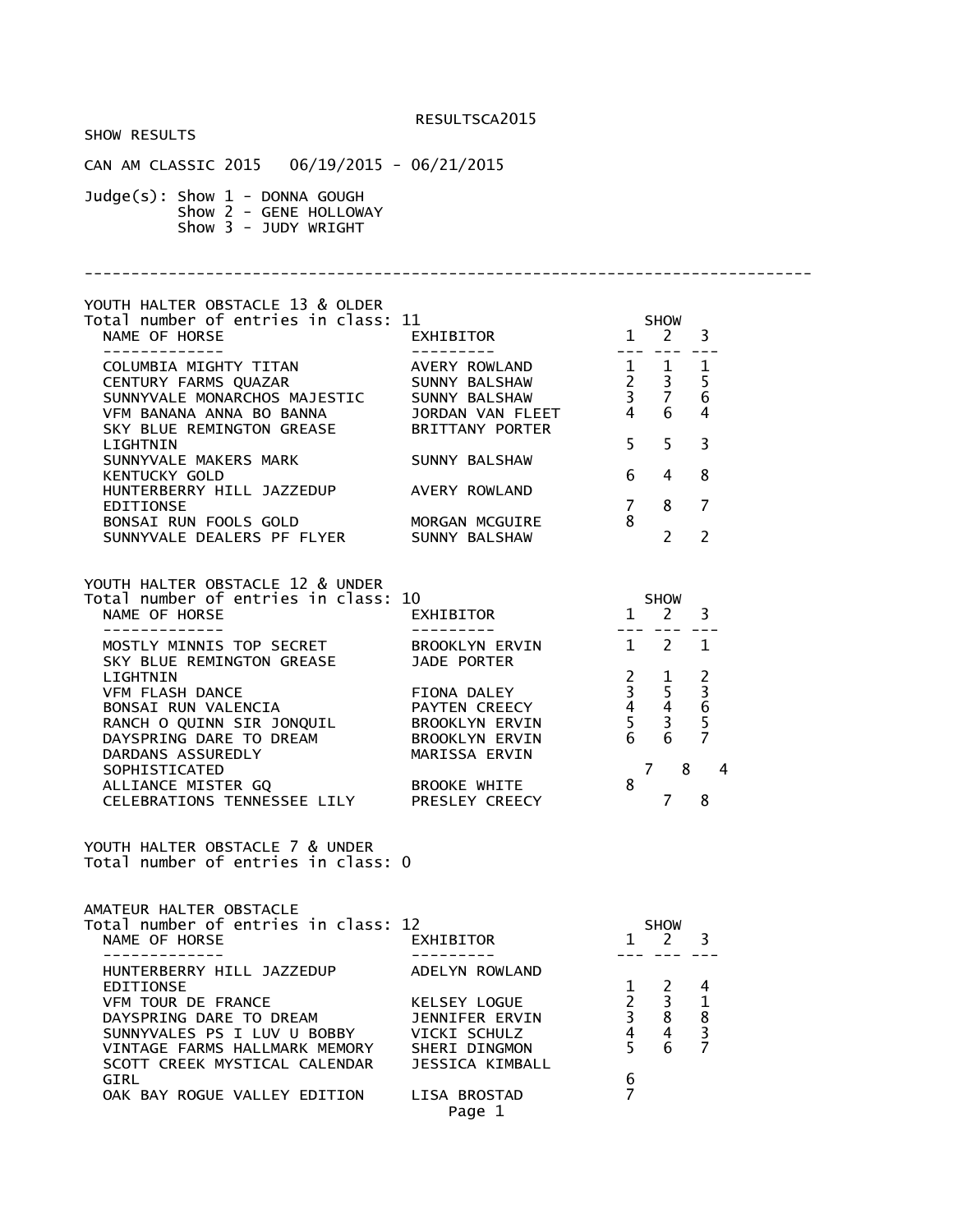| LIZZY B PAINTED LAYDEE<br>SIERRA SNIPPETS STAR DUST<br>SKY BLUE REMINGTON GREASE<br>LIGHTNIN<br>AWESOME BURNT TOAST                              | RESULTSCA2015<br>VICKI SCHULZ<br>LISA BROSTAD<br>LINDA DREEWES<br>PAT E WEST | 8                                                                          | 1.<br>5<br>$\overline{7}$   | 2<br>6<br>5                  |
|--------------------------------------------------------------------------------------------------------------------------------------------------|------------------------------------------------------------------------------|----------------------------------------------------------------------------|-----------------------------|------------------------------|
| OPEN HALTER OBSTACLE<br>Total number of entries in class: 9<br>NAME OF HORSE<br>-----------                                                      | EXHIBITOR                                                                    | $\mathbf{1}$                                                               | <b>SHOW</b><br><sup>2</sup> | 3                            |
| SUNNYVALE MAKERS MARK<br><b>KENTUCKY GOLD</b>                                                                                                    | SUNNY BALSHAW                                                                | $\mathbf{1}$                                                               | 1                           | 3                            |
| SUNNYVALE DEALERS PF FLYER<br>SUNNYVALES PS I LUV U BOBBY<br>SKY BLUE REMINGTON GREASE<br>LIGHTNIN                                               | SUNNY BALSHAW<br><b>CHELSEA MORRIS</b><br>TIFFANY PORTER                     | $\frac{2}{3}$<br>$\overline{4}$                                            | 6<br>3<br>$\overline{2}$    | $\overline{7}$<br>6<br>1     |
| CENTURY FARMS QUAZAR<br>SUNNYVALE MONARCHOS MAJESTIC<br>LIZZY B PAINTED LAYDEE<br>AWESOME BURNT TOAST                                            | SUNNY BALSHAW<br>SUNNY BALSHAW<br><b>CHELSEA MORRIS</b><br>PAT E WEST        | 5<br>6                                                                     | 5<br>4                      | $\frac{4}{2}$<br>8           |
| SINGLE PLEASURE DRIVING GELDINGS<br>Total number of entries in class: 1<br>NAME OF HORSE                                                         | EXHIBITOR                                                                    | $\mathbf{1}$                                                               | <b>SHOW</b><br>2            | 3                            |
| LOS ARBOLES ODYSSEYS RANGLER                                                                                                                     | SYNDI KANZLER                                                                | $\overline{1}$                                                             | $\overline{1}$              | 1                            |
| SINGLE PLEASURE DRIVING STALLIONS<br>Total number of entries in class: 1<br>NAME OF HORSE                                                        | EXHIBITOR                                                                    | $1 \quad$                                                                  | <b>SHOW</b><br>2            | 3                            |
| LOMBARDS CANADIAN ALACAZOOM                                                                                                                      | JOAN CUNNINGHAM                                                              | 1 1                                                                        |                             | $\mathbf{1}$                 |
| SINGLE PLEASURE DRIVING MARES<br>Total number of entries in class: 0                                                                             |                                                                              |                                                                            |                             |                              |
| COUNTRY PLEASURE DRIVING GELDINGS<br>Total number of entries in class: 6<br>NAME OF HORSE                                                        | EXHIBITOR                                                                    | $1 \quad$                                                                  | <b>SHOW</b><br>2            | 3                            |
| VINTAGE FARMS MIDNIGHT WALTZ AVERY ROWLAND<br>SKY BLUF REMINGTON GREASE TIFFANY PORTER                                                           |                                                                              |                                                                            | $1 \quad 3 \quad 4$         |                              |
| LIGHTNIN<br>SUNNYVALE MONARCHOS MAJESTIC SUNDI KANZLER<br>VINTAGE FARMS SIMPLY AWESOME IVY FOXALL<br>OAK BAY COLOR CODED<br>CENTURY FARMS QUAZAR | LLOYDENE VINING<br>SUNNY BALSHAW                                             | $\begin{array}{ccc} 2 & 1 \\ 3 & 2 \\ 4 & 4 \\ 5 & 5 \\ 6 & 6 \end{array}$ |                             | $\frac{2}{1}$<br>5<br>3<br>6 |
| COUNTRY PLEASURE DRIVING STALLIONS<br>Total number of entries in class: 6<br>NAME OF HORSE<br>-------------                                      | EXHIBITOR<br>----------                                                      | $1 \quad 2$                                                                | SHOW<br>--- ---             | 3                            |
| OAK GROVE LEGENDS BORN TO RUN DEVLIN NEWNHAM<br>MOUNTAIN MEADOWS BEY EXPLOSION ADELYN ROWLAND<br>GROSSHILL DANDYS SPECIAL                        | AVERY ROWLAND                                                                | $\frac{1}{2}$ $\frac{2}{1}$                                                | $1 \quad 2$                 | 1<br>4                       |
| EDITION<br>VINTAGE FARMS TUSCAN TANGO RACHEL WILLIAMS                                                                                            | Page 2                                                                       | $\begin{array}{ccc} 3 & 3 \\ 4 & 4 \end{array}$                            |                             | $\frac{3}{6}$                |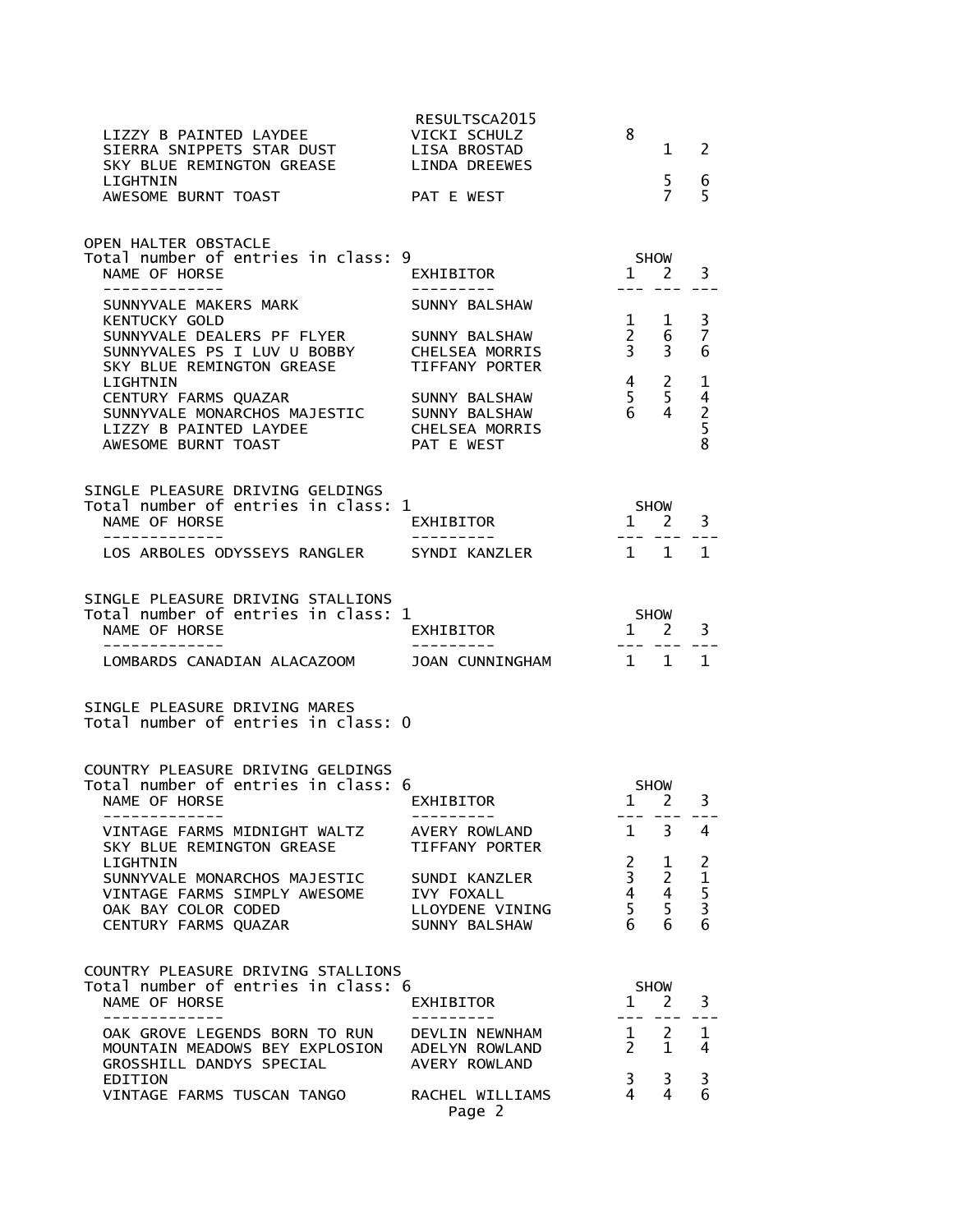| ZARZUELAS CORINTHIAN ADONIS ROBERTA HARDY<br>HCM NAVAJOS SILVER BULLET LISA PICHLER                                                                                                                                                                                                                                  | RESULTSCA2015                                                                                                                                                                                                       | $\begin{matrix}5&5\\6&6\end{matrix}$ |                                                                                                                   | $\overline{c}$<br>5                                            |
|----------------------------------------------------------------------------------------------------------------------------------------------------------------------------------------------------------------------------------------------------------------------------------------------------------------------|---------------------------------------------------------------------------------------------------------------------------------------------------------------------------------------------------------------------|--------------------------------------|-------------------------------------------------------------------------------------------------------------------|----------------------------------------------------------------|
| COUNTRY PLEASURE DRIVING MARES<br>Total number of entries in class: 7<br>NAME OF HORSE<br>-------------                                                                                                                                                                                                              | EXHIBITOR<br>. <u>.</u>                                                                                                                                                                                             | <b>SHOW</b><br>$1 \quad 2$           |                                                                                                                   | 3                                                              |
| BAR NS CHECK OUT MY ASSET<br>GALLERY ORIGINALS MISS CHERIE SMITH<br>PERPHECTION<br>MOR FUN SAMARA<br>LOMBARDS CANADIAN ALACADEBRA<br>VFM FAIREST IMAGE<br>SCOTT CREEK JADED COMMOTIION CATHY HOWARD<br>SUNNYVALE DEALERS PF FLYER SUNNY BALSHAW                                                                      | $1 \quad 5$<br>TAMMY OSGOOD<br>RACHEL WILLIAMS                                                                                                                                                                      | $\overline{2}$                       | 2                                                                                                                 | 6<br>5                                                         |
| YOUTH EXHIBITING STOCK TYPE GELDING<br>Total number of entries in class: 5<br>NAME OF HORSE<br>-------------                                                                                                                                                                                                         | $1\quad 2$<br>EXHIBITOR                                                                                                                                                                                             |                                      | SHOW<br>--- ---                                                                                                   | 3<br>---                                                       |
| BONSAI RUN FOOLS GOLD<br>BONSAI RUN VALENCIA<br>EMERALD VALLEYS BUTTONS BEAU DEVLIN NEWNHAM<br>OAK GROVE LEGENDS JERRY RICE CHANTEL DOWNING<br>DIAMOND F SPECIAL EDITION NATHAN HOWELL                                                                                                                               | MORGAN MCGUIRE $\begin{array}{cccc} 1 & 1 \ 2 & 2 \ 2 & 5 \end{array}$<br>DEVLIN NEWNHAM $\begin{array}{cccc} 3 & 3 \ 3 & 3 \ 2 & 4 \end{array}$<br>CHANTEL DOWNING $\begin{array}{cccc} 4 & 5 \ 4 & 5 \end{array}$ |                                      |                                                                                                                   | $\mathbf 1$<br>$\begin{array}{c} 2 \\ 3 \\ 5 \\ 4 \end{array}$ |
| AMATEUR OWNED TRAINED EXHIBITED GELDINGS<br>Total number of entries in class: 6<br>NAME OF HORSE<br>-------------                                                                                                                                                                                                    | EXHIBITOR                                                                                                                                                                                                           | $1 \overline{2}$                     | SHOW                                                                                                              | 3                                                              |
| LM IDOLS HAWKS COUTURE<br>STARS GLADIATOR<br>RHMF GEMINIS SPARKLIN KID       CINDY SAUM<br>OAK BAY ROGUE VALLEY EDITION     LISA BROSTAD<br>SCOTT CREEK JAZZ TRIBUTE KENDRA BELL                                                                                                                                     | ADELYN ROWLAND<br>JAMIE BETHANY                                                                                                                                                                                     |                                      | $\begin{array}{ccc} 1 & 1 \\ 2 & 2 \\ 3 & 3 \\ 4 & 4 \\ 5 & 5 \\ 6 & 6 \end{array}$                               | 1<br>$\begin{array}{c} 5 \\ 2 \\ 4 \\ 3 \end{array}$           |
|                                                                                                                                                                                                                                                                                                                      |                                                                                                                                                                                                                     |                                      |                                                                                                                   | 6                                                              |
| AMATEUR GELDINGS LEVEL 1                                                                                                                                                                                                                                                                                             |                                                                                                                                                                                                                     |                                      | <b>SHOW</b><br>$1 \quad 2$                                                                                        | 3                                                              |
| Notal Hamber of entities in Class: 7<br>NAME OF HORSE EXHIBITOR<br>-------------<br>HUNTERBERRY HILL URBAN EDITION<br><b>STARS GLADIATOR</b><br>DAYSPRING DARE TO DREAM<br>SUNNYVALES PS I LUV U BOBBY<br>OAK BAY ROGUE VALLEY EDITION<br>RHMF GEMINIS SPARKLIN KID<br>BONSAI RUN AND DON'T LOOK BACK SHARON DICKENS | ---------<br>GARRET HARRINGTON<br>JAMIE BETHANY<br>JENNIFER ERVIN<br>VICKI SCHULZ<br>LISA BROSTAD<br><b>CINDY SAUM</b>                                                                                              | $7^{\circ}$                          | $\begin{array}{cccc} 1 & 1 & 5 \\ 2 & 2 & 6 \\ 3 & 4 & 1 \\ 4 & 7 & 4 \\ 5 & 3 & 2 \\ 6 & 6 & 3 \end{array}$<br>5 | $- - -$<br>$61$<br>$4$<br>$2$<br>$3$<br>$7$                    |
| AMATEUR GELDINGS LEVEL 2<br>Total number of entries in class: 3<br>NAME OF HORSE                                                                                                                                                                                                                                     | EXHIBITOR                                                                                                                                                                                                           |                                      | SHOW<br>$1 \quad 2$                                                                                               | 3                                                              |
| -------------<br>LM IDOLS HAWKS COUTURE<br>COUNTRY RDS HUGHSTONS RIO                                                                                                                                                                                                                                                 | ADELYN ROWLAND<br>DIANE DORIGAN                                                                                                                                                                                     |                                      | 1 1                                                                                                               | 1                                                              |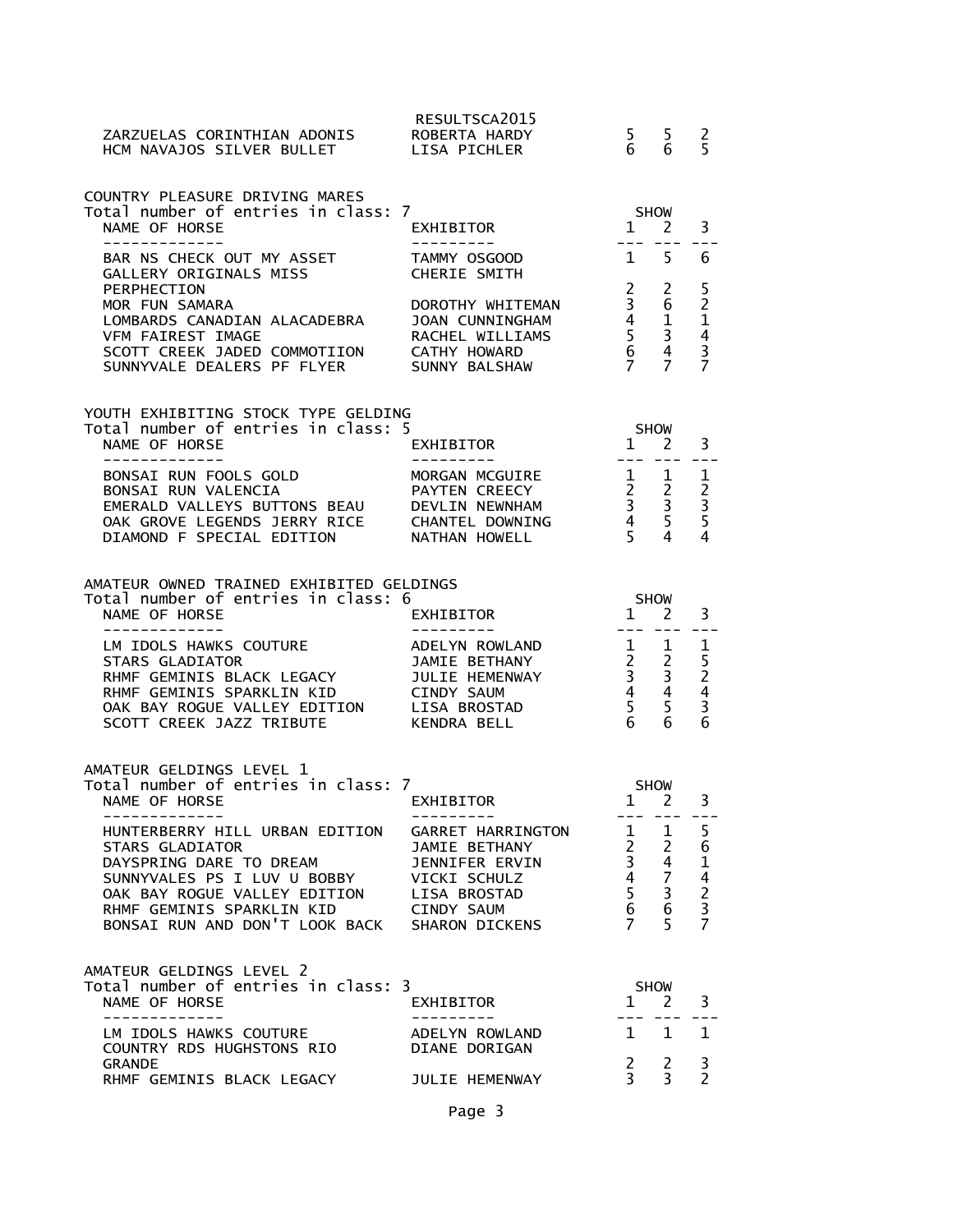| AMATEUR EXHIBITING STOCK TYPE MARE/GELDING/STALLION<br>Total number of entries in class: 4                     |                                   |                       | SHOW                                          |                     |
|----------------------------------------------------------------------------------------------------------------|-----------------------------------|-----------------------|-----------------------------------------------|---------------------|
| NAME OF HORSE<br>-------------                                                                                 | EXHIBITOR                         |                       | 1 2                                           | 3                   |
| GALLERY ORIGINALS MISS<br>PERPHECTION                                                                          | KELLY JENSEN<br>LISA BROSTAD      | $\overline{2}$        | $\frac{1}{2}$ $\frac{1}{2}$<br>$\overline{4}$ | ı<br>$\overline{2}$ |
| SIERRA SNIPPETS STAR DUST<br>HUNTERBERRY HILL SPLASH OF<br><b>CLASS</b>                                        | <b>HEATHER FOUSEK</b>             |                       | 3 <sub>2</sub>                                | 4                   |
| LIZZY B PAINTED LAYDEE                                                                                         | VICKI SCHULZ                      | $\overline{4}$        | $\overline{3}$                                | $\mathbf{3}$        |
| STOCK TYPE GELDING ALL SIZES/AGES<br>Total number of entries in class: 3                                       |                                   |                       | SHOW                                          |                     |
| NAME OF HORSE<br>-------------                                                                                 | EXHIBITOR                         | $\overline{1}$        | 2                                             | 3                   |
| BONSAI RUN FOOLS GOLD<br>G ORIGINAL PHENS PHENOMONON LISA PICHLER<br>HUNTERBERRY HILL SPLASH OF HEATHER FOUSEK | MORGAN MCGUIRE                    |                       | $1 \quad 2$<br>$2 \quad 1$                    | $\overline{2}$<br>1 |
| <b>CLASS</b>                                                                                                   |                                   | $3^{\circ}$           | $\overline{3}$                                | 3                   |
| NWMHC YEARLING GELDING HALTER FUTURITY<br>Total number of entries in class: 0                                  |                                   |                       |                                               |                     |
| NWMHC TWO YEAR OLD GELDING HALTER FUTURITY<br>Total number of entries in class: 1                              |                                   |                       | <b>SHOW</b>                                   |                     |
| NAME OF HORSE                                                                                                  | EXHIBITOR                         |                       | $1 \quad 2$                                   | 3                   |
| VFM MAXIMUM REVENGE                                                                                            | RACHEL WILLIAMS                   |                       | 1 1                                           | $\mathbf{1}$        |
| TWO YEAR OLD GELDINGS<br>Total number of entries in class: 1                                                   |                                   | <b>SHOW</b>           |                                               |                     |
| NAME OF HORSE                                                                                                  | EXHIBITOR                         | 1 2                   |                                               | 3                   |
| VFM MAXIMUM REVENGE                                                                                            | RACHEL WILLIAMS                   |                       | $1\quad1$                                     | 1                   |
| WEANLING AND YEARLING GELDINGS<br>Total number of entries in class: 1<br>NAME OF HORSE                         | EXHIBITOR                         |                       | SHOW<br>$1 \quad 2$                           | 3                   |
| LM IDOLS HAWKS COUTURE                                                                                         | ADELYN ROWLAND                    | $---$<br>$\mathbf{1}$ | $\frac{1}{2}$<br>$\mathbf{1}$                 | 1                   |
|                                                                                                                |                                   |                       |                                               |                     |
| SENIOR GELDINGS 30" & UNDER<br>Total number of entries in class: 1<br>NAME OF HORSE                            | EXHIBITOR                         |                       | <b>SHOW</b><br>$1 \quad 2$                    | 3                   |
| SUNNYVALES PS I LUV U BOBBY                                                                                    | CHELSEA MORRIS                    | 1 1                   |                                               | 1.                  |
| SENIOR GELDINGS OVER 30" TO 32"                                                                                |                                   |                       |                                               |                     |
| Total number of entries in class: 2<br>NAME OF HORSE<br>. _ _ _ _ _ _ _ _ _                                    | EXHIBITOR                         | 1                     | <b>SHOW</b><br>2                              | 3                   |
| HUNTERBERRY HILL URBAN EDITION<br>HCM WAR PAINTS BLUE MOON                                                     | GARRET HARRINGTON<br>LISA PICHLER | 1<br>2                | 1<br>$\overline{2}$                           | 2<br>1              |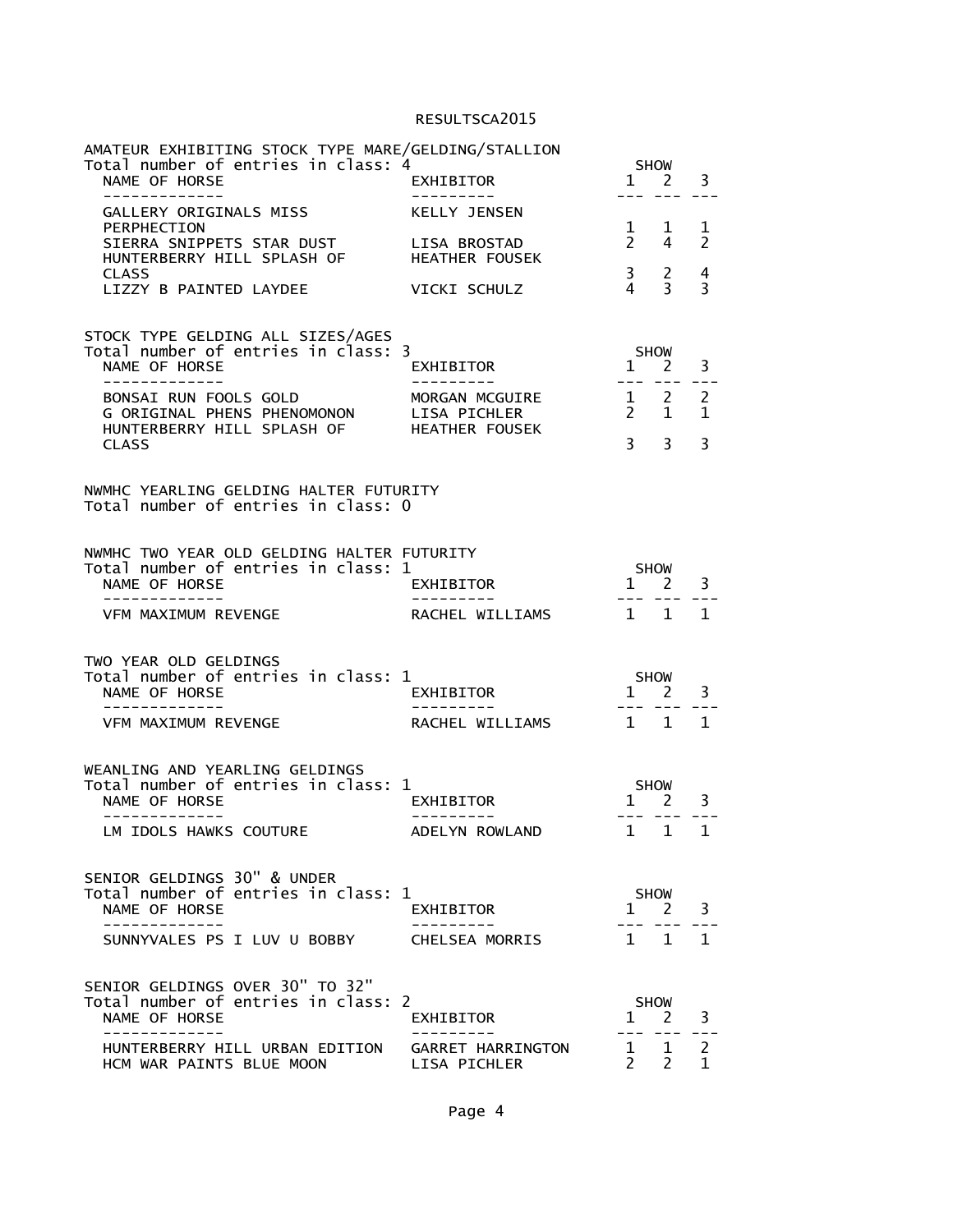| SENIOR GELDINGS OVER 32" TO 34"<br>Total number of entries in class: 4<br>NAME OF HORSE<br>----------                                                       | EXHIBITOR                                                                                               |                         | <b>SHOW</b><br>1 2                                                                     | 3                                                             |
|-------------------------------------------------------------------------------------------------------------------------------------------------------------|---------------------------------------------------------------------------------------------------------|-------------------------|----------------------------------------------------------------------------------------|---------------------------------------------------------------|
| COUNTRY RDS HUGHSTONS RIO<br><b>GRANDF</b><br>SUNNYVALE MONARCHOS MAJESTIC<br>RHMF GEMINIS SPARKLIN KID<br>BONSAI RUN AND DON'T LOOK BACK CHERIE SMITH      | RACHEL WILLIAMS<br>SUNDI KANZLER<br>CINDY SAUM                                                          | $\overline{4}$          | $\begin{matrix} 1 & 1 \\ 2 & 2 \\ 3 & 4 \end{matrix}$<br>1<br>$\overline{3}$           | $\overline{2}$<br>$\mathbf 1$<br>$\overline{\mathbf{3}}$<br>4 |
| GRAND CHAMPION & RESERVE SENIOR GELDING                                                                                                                     |                                                                                                         | $\mathbf{1}$            | <b>SHOW</b><br>2                                                                       | 3.                                                            |
| NAME OF HORSE<br>-------------                                                                                                                              |                                                                                                         |                         |                                                                                        |                                                               |
| HUNTERBERRY HILL URBAN EDITION<br>COUNTRY RDS HUGHSTONS RIO<br><b>GRANDE</b>                                                                                |                                                                                                         | G G<br>R i              | R                                                                                      | R                                                             |
| HCM WAR PAINTS BLUE MOON<br>SUNNYVALES PS I LUV U BOBBY<br>SUNNYVALE MONARCHOS MAJESTIC                                                                     |                                                                                                         |                         |                                                                                        | G                                                             |
|                                                                                                                                                             |                                                                                                         |                         |                                                                                        |                                                               |
| GRAND CHAMPION & RESERVE AMATEUR GELDING                                                                                                                    |                                                                                                         |                         | <b>SHOW</b>                                                                            |                                                               |
| NAME OF HORSE<br>______________                                                                                                                             |                                                                                                         | $\mathbf{1}$<br>--- --- | 2                                                                                      | 3                                                             |
| LM IDOLS HAWKS COUTURE<br>HUNTERBERRY HILL URBAN EDITION<br>COUNTRY RDS HUGHSTONS RIO<br><b>GRANDE</b>                                                      |                                                                                                         | G<br>R                  | G<br>R                                                                                 | G                                                             |
| RHMF GEMINIS BLACK LEGACY<br>DAYSPRING DARE TO DREAM                                                                                                        |                                                                                                         |                         |                                                                                        | R                                                             |
| GRAND CHAMPION & RESERVE JUNIOR GELDING                                                                                                                     |                                                                                                         |                         |                                                                                        |                                                               |
| NAME OF HORSE                                                                                                                                               |                                                                                                         | $\mathbf{1}$            | <b>SHOW</b><br>2                                                                       | 3                                                             |
| -------------<br>LM IDOLS HAWKS COUTURE<br><b>VFM MAXIMUM REVENGE</b>                                                                                       |                                                                                                         | --- ---<br>G<br>R.      | G<br>R                                                                                 | G<br>R                                                        |
| YOUTH OWNED TRAINED & EXHIBITED GELDING                                                                                                                     |                                                                                                         |                         |                                                                                        |                                                               |
| Total number of entries in class: 6<br>NAME OF HORSE                                                                                                        | EXHIBITOR                                                                                               | 1                       | <b>SHOW</b><br>2                                                                       | 3.                                                            |
| LM IDOLS HAWKS COUTURE<br>RANCH O QUINN SIR JONQUIL<br>DAYSPRING DARE TO DREAM<br>CNF GQS BLACK LABEL<br>ALLIANCE MISTER GQ<br>VINTAGE FARMS SIMPLY AWESOME | AVERY ROWLAND<br>BROOKLYN ERVIN<br>MARISSA ERVIN<br>DEVLIN NEWNHAM<br><b>BROOKE WHITE</b><br>IVY FOXALL | $\frac{1}{2}$<br>6      | $\mathbf{1}$<br>$\begin{array}{ccc} 2 & 2 \\ 3 & 3 \\ 4 & 4 \\ 5 & 5 \end{array}$<br>6 | $\frac{1}{2}$ $\frac{3}{4}$ $\frac{4}{5}$ $\frac{5}{6}$       |
| YOUTH 7 & UNDER EXHIBITING GELDING<br>Total number of entries in class: 0                                                                                   |                                                                                                         |                         |                                                                                        |                                                               |
| YOUTH 8-12 EXHIBITING GELDING<br>Total number of entries in class: 3<br>NAME OF HORSE<br>- - - - - - - - - - -                                              | EXHIBITOR                                                                                               |                         | <b>SHOW</b><br>1 2                                                                     | 3                                                             |
|                                                                                                                                                             | Page 5                                                                                                  |                         |                                                                                        |                                                               |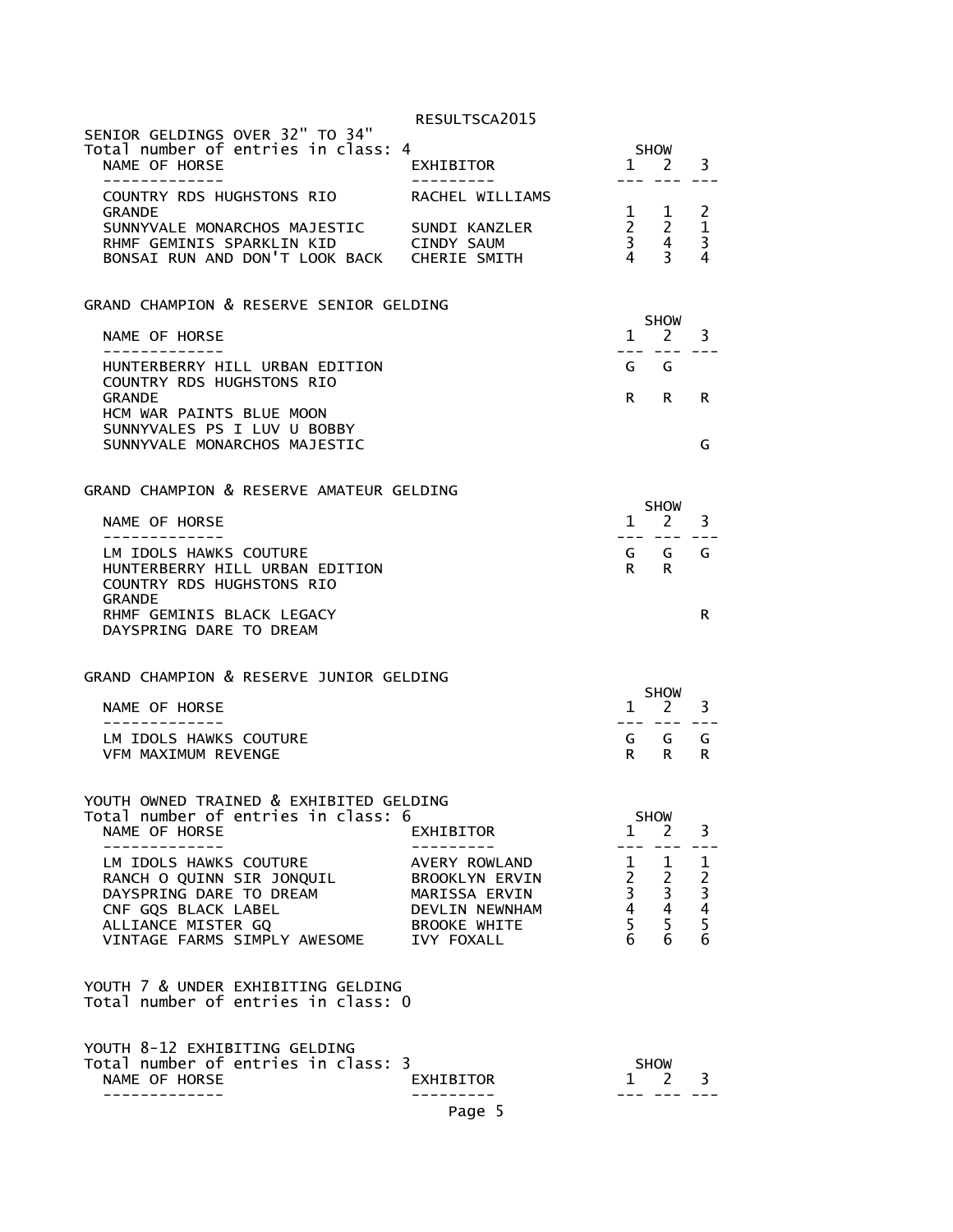| RANCH O QUINN SIR JONQUIL<br>DAYSPRING DARE TO DREAM<br>ALLIANCE MISTER GQ                                                                                               | RESULTSCA2015<br><b>BROOKLYN ERVIN</b><br>MARISSA ERVIN<br><b>BROOKE WHITE</b>    | $\begin{array}{ccc} 2 & 2 \\ 3 & 3 \end{array}$ | $1 \quad 1$                                                       | 1<br>$\overline{c}$<br>$\overline{3}$    |
|--------------------------------------------------------------------------------------------------------------------------------------------------------------------------|-----------------------------------------------------------------------------------|-------------------------------------------------|-------------------------------------------------------------------|------------------------------------------|
| YOUTH 13-18 EXHIBITING GELDING<br>Total number of entries in class: 6<br>NAME OF HORSE<br>------------<br>HUNTERBERRY HILL URBAN EDITION                                 | EXHIBITOR<br>- - - - - - - - - <sup>-</sup><br>AVERY ROWLAND                      | <b>SHOW</b>                                     | $1 \quad 2$<br>--- --- <b>-</b><br>$\frac{1}{2}$ $\frac{1}{2}$    | 3<br>$\overline{2}$                      |
| SUNNYVALE MONARCHOS MAJESTIC<br>CNF GQS BLACK LABEL<br>OAK BAY BURNISHED EDITION<br>VINTAGE FARMS SIMPLY AWESOME IVY FOXALL                                              | SUNNY BALSHAW<br>DEVLIN NEWNHAM<br>OLIVIA TUCKER                                  |                                                 | $\begin{array}{ccc} 2 & 2 \\ 3 & 3 \\ 4 & 4 \\ 5 & 5 \end{array}$ | $\mathbf{1}$<br>$\frac{3}{4}$<br>5       |
| AMATEUR STALLIONS LEVEL 1<br>Total number of entries in class: 4<br>NAME OF HORSE<br>------------                                                                        | EXHIBITOR                                                                         | <b>SHOW</b><br>$1 \quad 2$                      | $\frac{1}{2}$                                                     | 3                                        |
| VINTAGE FARMS TUSCAN TANGO<br>ZARZUELAS CORINTHIAN ADONIS ROBERTA HARDY<br>THISTLE FIELDS MYSTICAL SPIRIT JANINE MCDONALD<br>FLYIN GS CHARMING IM ASSURED TRACY GUTSCHER | OLIVIA ABBOUD<br>ROBERTA HARDY                                                    |                                                 | $\begin{array}{ccc} 1 & 2 \\ 2 & 1 \\ 3 & 4 \\ 4 & 3 \end{array}$ | 1<br>$\overline{c}$<br>4<br>3            |
| AMATEUR STALLIONS LEVEL 2<br>Total number of entries in class: 4<br>NAME OF HORSE                                                                                        | EXHIBITOR                                                                         | $1 \nightharpoonup 2$                           | SHOW                                                              | 3                                        |
| -------------<br>SCOTT CREEK CAJUN COMMOTION<br>FLYIN GS ASSURED AUDACITY<br>LOMBARDS CANADIAN ALACAZOOM<br>OAK BAY SALSAS REMARKABLE                                    | ----------<br>JOANNE ROSS<br>KELSIE SHERMAN<br>JOAN CUNNINGHAM<br>SHERYL PETERSON |                                                 | $\begin{array}{ccc} 1 & 2 \\ 2 & 4 \\ 3 & 1 \\ 4 & 3 \end{array}$ | $\mathbf{1}$<br>4<br>$\overline{2}$<br>3 |
| AMATEUR OWNED TRAINED EXHIBITED STALLIONS<br>Total number of entries in class: 3<br>NAME OF HORSE                                                                        | EXHIBITOR                                                                         | $\overline{1}$                                  | SHOW<br>$\mathbf{2}$                                              | 3                                        |
| SCOTT CREEK INDI CHROME WHEELS<br>MOUNTAIN MEADOWS BEY EXPLOSION ADELYN ROWLAND<br>THISTLE FIELDS MYSTICAL SPIRIT JANINE MCDONALD                                        | JOANNE ROSS                                                                       | --- ---<br>$\overline{2}$ 1<br>$\overline{3}$   | $\frac{1}{2}$ 2<br>$\overline{3}$                                 | 1<br>2<br>$\overline{3}$                 |
| STOCK TYPE STALLIONS ALL SIZES/AGES<br>Total number of entries in class: 1<br>NAME OF HORSE                                                                              | EXHIBITOR                                                                         | $\mathbf{1}$                                    | SHOW<br>$2^{\circ}$                                               | 3                                        |
| HEERMANN EXCELS RED CLOUD                                                                                                                                                | CAROLE HEERMANN                                                                   |                                                 | $1 \quad 1$                                                       | 1                                        |
| SENIOR STALLIONS 28" & UNDER<br>Total number of entries in class: 0                                                                                                      |                                                                                   |                                                 |                                                                   |                                          |
| SENIOR STALLIONS OVER 28" TO 30"<br>Total number of entries in class: 2<br>NAME OF HORSE                                                                                 | EXHIBITOR                                                                         |                                                 | SHOW<br>$1 \quad 2$                                               | 3                                        |
| OAK BAY ELITE ENDEAVOR<br>HEERMANN JIMMYS JAM                                                                                                                            | GARRET HARRINGTON<br>CAROLE HEERMANN                                              |                                                 | $1 \quad 2$<br>$\overline{2}$ $\overline{1}$                      | 1<br>$\mathcal{P}$                       |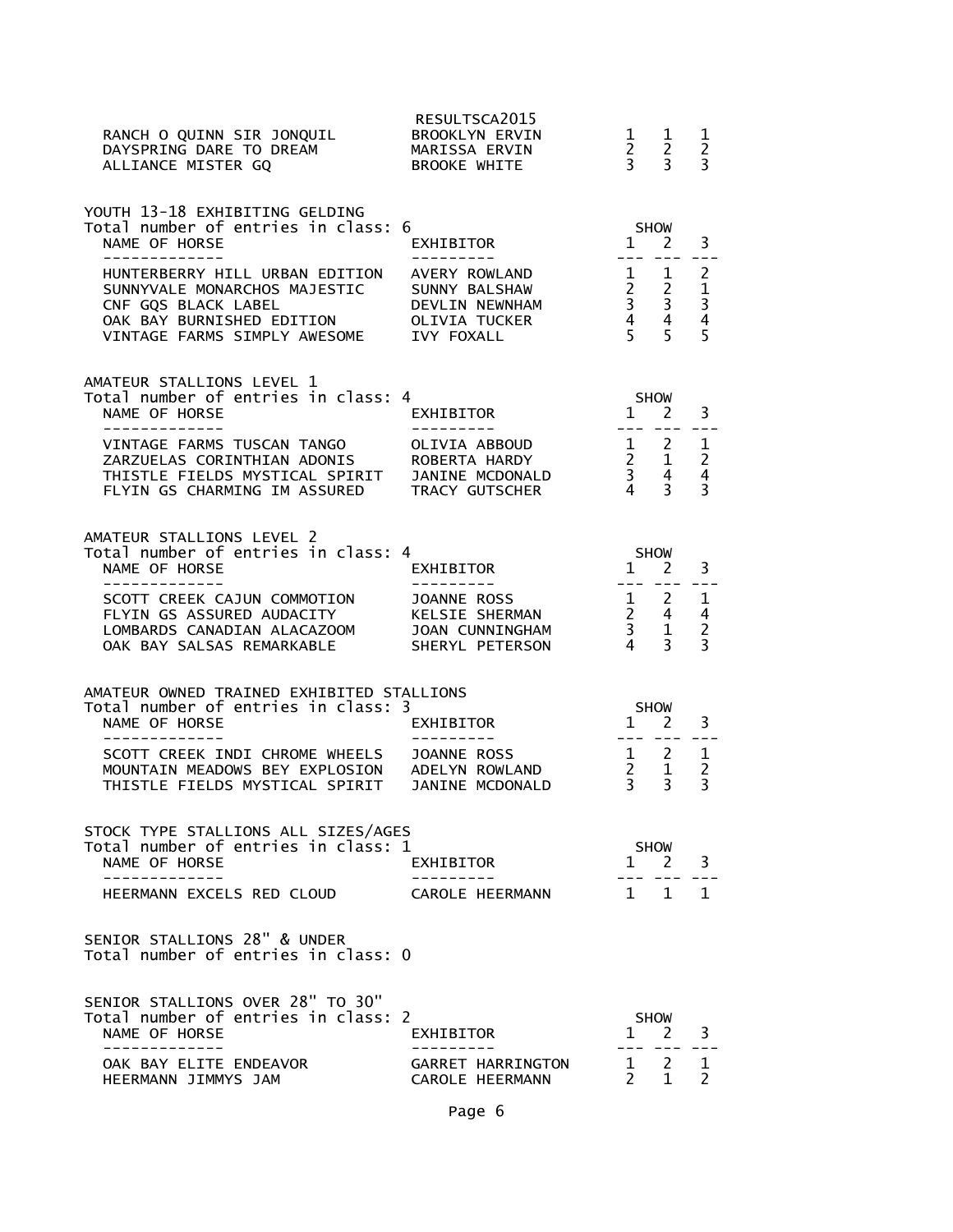| SENIOR STALLIONS OVER 30" TO 32"<br>Total number of entries in class: 5<br>NAME OF HORSE                                                                                                                                                                                                                   | EXHIBITOR                                                                                                                                                                                | <b>SHOW</b><br>3<br>$1 \quad 2$<br>$---$                                                                                                                                                   |  |
|------------------------------------------------------------------------------------------------------------------------------------------------------------------------------------------------------------------------------------------------------------------------------------------------------------|------------------------------------------------------------------------------------------------------------------------------------------------------------------------------------------|--------------------------------------------------------------------------------------------------------------------------------------------------------------------------------------------|--|
| LOMBARDS CANADIAN ALACAZOOM<br>VINTAGE FARMS TUSCAN TANGO<br>MOUNTAIN MEADOWS BEY EXPLOSION<br>HEERMANNS RIPPIN RHYTHMS BOY<br>GROSSHILL DANDYS SPECIAL                                                                                                                                                    | JOAN CUNNINGHAM<br>RACHEL WILLIAMS<br>ADELYN ROWLAND<br>KAYLA ALSTAD<br>ADELYN ROWLAND                                                                                                   | 3<br>$\mathbf{1}$<br>1<br>$\overline{2}$<br>$\frac{1}{2}$<br>3<br>$\overline{3}$<br>$\overline{2}$<br>5<br>$\overline{4}$<br>5                                                             |  |
| EDITION                                                                                                                                                                                                                                                                                                    |                                                                                                                                                                                          | 5<br>4<br>4                                                                                                                                                                                |  |
| SENIOR STALLIONS OVER 32" TO 34"<br>Total number of entries in class: 1<br>NAME OF HORSE<br>ZARZUELAS CORINTHIAN ADONIS                                                                                                                                                                                    | EXHIBITOR<br>ROBERTA HARDY                                                                                                                                                               | <b>SHOW</b><br>3<br>$1 \quad 2$<br>$\overline{1}$<br>$\mathbf{1}$<br>1                                                                                                                     |  |
| GRAND CHAMPION & RESERVE SENIOR STALLION                                                                                                                                                                                                                                                                   |                                                                                                                                                                                          |                                                                                                                                                                                            |  |
| NAME OF HORSE                                                                                                                                                                                                                                                                                              |                                                                                                                                                                                          | <b>SHOW</b><br>$1 \quad 2$<br>3                                                                                                                                                            |  |
| LOMBARDS CANADIAN ALACAZOOM<br>VINTAGE FARMS TUSCAN TANGO<br>ZARZUELAS CORINTHIAN ADONIS                                                                                                                                                                                                                   |                                                                                                                                                                                          | G<br>G<br>R.<br>G                                                                                                                                                                          |  |
| MOUNTAIN MEADOWS BEY EXPLOSION                                                                                                                                                                                                                                                                             |                                                                                                                                                                                          | R.<br>R                                                                                                                                                                                    |  |
| MULTI-COLOR STALLIONS AND GELDINGS<br>Total number of entries in class: 11<br>NAME OF HORSE<br>-------------                                                                                                                                                                                               | EXHIBITOR<br>---------                                                                                                                                                                   | <b>SHOW</b><br>1<br>3<br>2                                                                                                                                                                 |  |
| COUNTRY RDS HUGHSTONS RIO<br><b>GRANDE</b>                                                                                                                                                                                                                                                                 | DIANE DORIGAN                                                                                                                                                                            | $\mathbf{1}$<br>2                                                                                                                                                                          |  |
| VINTAGE FARMS TUSCAN TANGO<br>ZARZUELAS CORINTHIAN ADONIS<br>BONSAI RUN AND DON'T LOOK BACK<br>OAK BAY SALSAS SHARPER IMAGE<br>HEERMANN EXCELS RED CLOUD<br>RHMF GEMINIS SPARKLIN KID<br>VINTAGE FARMS SIMPLY AWESOME<br>G ORIGINAL PHENS PHENOMONON<br>JWM CHIEFTAINS BLACK TUXEDO<br>HEERMANN JIMMYS JAM | OLIVIA ABBOUD<br>ROBERTA HARDY<br>CHERIE SMITH<br><b>OLIVIA TUCKER</b><br><b>CAROLE HEERMANN</b><br>CINDY SAUM<br><b>IVY FOXALL</b><br>LISA PICHLER<br>NORRINE MILLER<br>CAROLE HEERMANN | $\overline{2}$<br>1<br>56738<br>$\overline{3}$<br>8<br>$\overline{4}$<br>3<br>$\begin{array}{c} 5 \\ 6 \\ 7 \end{array}$<br>7<br>$\overline{4}$<br>5<br>8<br>4<br>6<br>1<br>$\overline{2}$ |  |
| SOLID-COLOR STALLIONS AND GELDINGS<br>Total number of entries in class: 3<br>NAME OF HORSE                                                                                                                                                                                                                 | EXHIBITOR                                                                                                                                                                                | <b>SHOW</b><br>3<br>$1 \quad 2$                                                                                                                                                            |  |
| ----------<br>SCOTT CREEK CAJUN COMMOTION<br>SUNNYVALES PS I LUV U BOBBY<br>THISTLE FIELDS MYSTICAL SPIRIT                                                                                                                                                                                                 | LISA MANGLES<br>CHELSEA MORRIS<br>JANINE MCDONALD                                                                                                                                        | $\overline{c}$<br>$\mathbf{1}$<br>1<br>$\frac{2}{3}$<br>$\mathbf{1}$<br>$\overline{2}$<br>3<br>3                                                                                           |  |
| AMATEUR ROADSTER<br>Total number of entries in class: 3<br>NAME OF HORSE                                                                                                                                                                                                                                   | EXHIBITOR                                                                                                                                                                                | <b>SHOW</b><br>3<br>2<br>$\mathbf{1}$                                                                                                                                                      |  |
| GROSSHILL DANDYS SPECIAL<br>EDITION                                                                                                                                                                                                                                                                        | .<br>SHERYL PETERSON                                                                                                                                                                     | $1 \quad$<br>$\mathbf{1}$<br>1                                                                                                                                                             |  |
|                                                                                                                                                                                                                                                                                                            | Page 7                                                                                                                                                                                   |                                                                                                                                                                                            |  |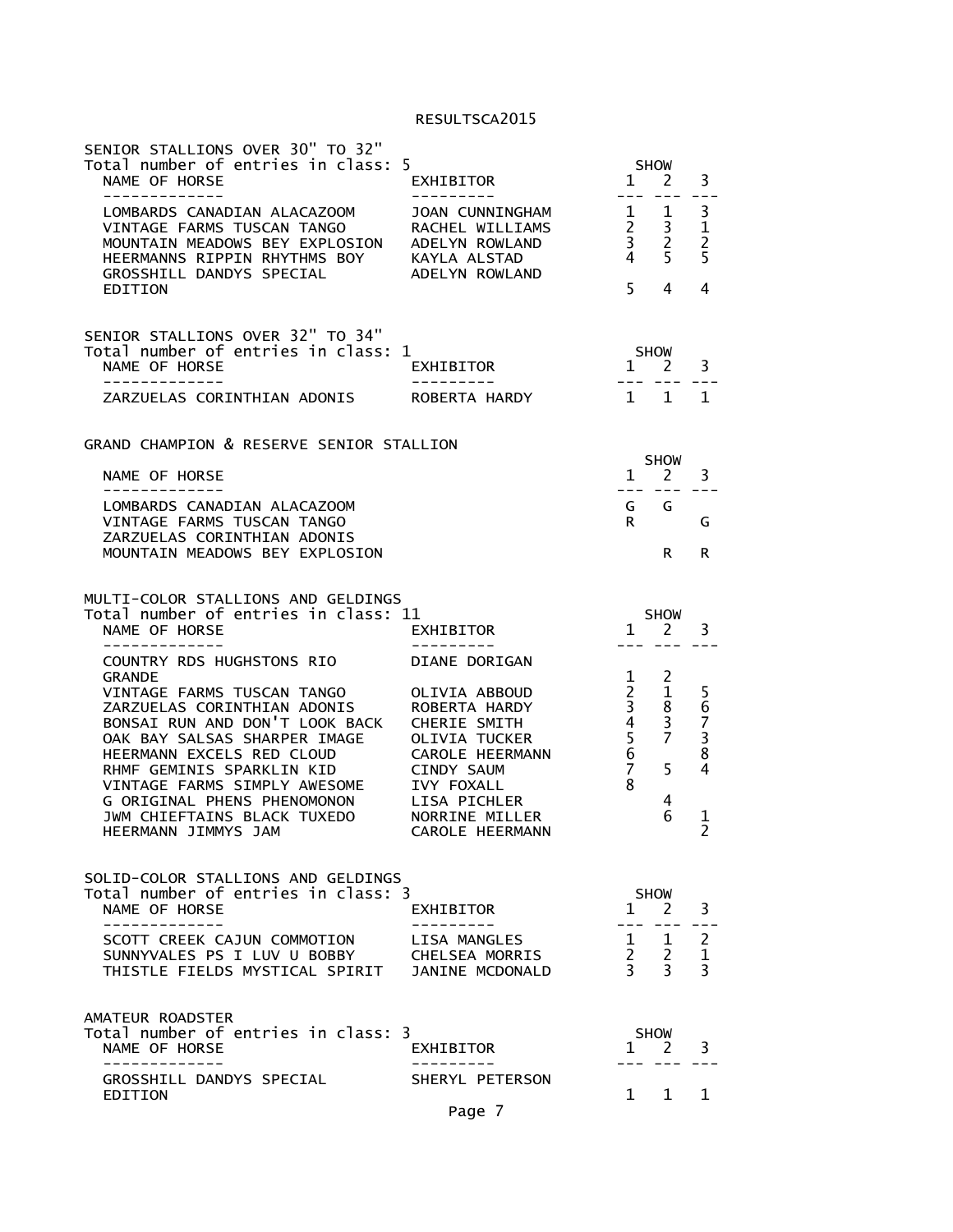| SHALAMARA ACRES MIDNIGHT JEWEL                                                                                        | RESULTSCA2015<br>JESSICA KIMBALL                                     | $\mathcal{P}$                                 | $\mathcal{P}$                                                                                                                                                                                                                                                                                                                                                                                | $\mathcal{P}$                                               |
|-----------------------------------------------------------------------------------------------------------------------|----------------------------------------------------------------------|-----------------------------------------------|----------------------------------------------------------------------------------------------------------------------------------------------------------------------------------------------------------------------------------------------------------------------------------------------------------------------------------------------------------------------------------------------|-------------------------------------------------------------|
| OPEN COUNTRY PLEASURE DRIVING OVER 32" - 34"<br>Total number of entries in class: 11<br>NAME OF HORSE<br>------------ | <b>EXHIBITOR</b>                                                     | $\mathbf{1}$                                  | <b>SHOW</b><br><sup>2</sup>                                                                                                                                                                                                                                                                                                                                                                  | 3                                                           |
| LOMBARDS CANADIAN ALACADEBRA<br>BAR NS CHECK OUT MY ASSET<br>OAK BAY COLOR CODED<br>HUNTERBERRY HILL JESS             | JOAN CUNNINGHAM<br>TAMMY OSGOOD<br>LLOYDENE VINING<br>ADELYN ROWLAND | $\overline{2}$<br>3                           | 1 1<br>$\overline{3}$                                                                                                                                                                                                                                                                                                                                                                        | 7<br>$\overline{2}$                                         |
| <b>MARVELOUS</b><br>VFM FAIREST IMAGE<br>GALLERY ORIGINALS MISS                                                       | RACHEL WILLIAMS<br>CHERIE SMITH                                      | 4<br>5                                        | $\overline{c}$<br>4                                                                                                                                                                                                                                                                                                                                                                          | 6                                                           |
| PERPHECTION<br>SUNNYVALE MONARCHOS MAJESTIC<br>MOR FUN SAMARA<br>HCM NAVAJOS SILVER BULLET                            | SUNDI KANZLER<br>DOROTHY WHITEMAN<br><b>LISA PICHLER</b>             | 6                                             | 6<br>5<br>$\overline{7}$<br>8                                                                                                                                                                                                                                                                                                                                                                | $\frac{3}{1}$<br>$\overline{4}$                             |
| OPEN COUNTRY PLEASURE DRIVING 32" & UNDER                                                                             |                                                                      |                                               |                                                                                                                                                                                                                                                                                                                                                                                              |                                                             |
| Total number of entries in class: 4<br>NAME OF HORSE                                                                  | EXHIBITOR                                                            | <b>SHOW</b><br>$1 \quad 2$<br>$-- -$          | $\frac{1}{2} \frac{1}{2} \frac{1}{2} \frac{1}{2} \frac{1}{2} \frac{1}{2} \frac{1}{2} \frac{1}{2} \frac{1}{2} \frac{1}{2} \frac{1}{2} \frac{1}{2} \frac{1}{2} \frac{1}{2} \frac{1}{2} \frac{1}{2} \frac{1}{2} \frac{1}{2} \frac{1}{2} \frac{1}{2} \frac{1}{2} \frac{1}{2} \frac{1}{2} \frac{1}{2} \frac{1}{2} \frac{1}{2} \frac{1}{2} \frac{1}{2} \frac{1}{2} \frac{1}{2} \frac{1}{2} \frac{$ | 3                                                           |
| SKY BLUE REMINGTON GREASE<br>LIGHTNIN                                                                                 | TIFFANY PORTER                                                       | $\mathbf{1}$                                  | 2                                                                                                                                                                                                                                                                                                                                                                                            | 1                                                           |
| CENTURY FARMS QUAZAR<br>VINTAGE FARMS MIDNIGHT WALTZ<br>MOUNTAIN MEADOWS BEY EXPLOSION AVERY ROWLAND                  | SUNNY BALSHAW<br>AVERY ROWLAND                                       | $\frac{2}{3}$<br>$\overline{4}$               | $\mathbf{3}$<br>$\mathbf{1}$<br>4                                                                                                                                                                                                                                                                                                                                                            | $\overline{\mathbf{3}}$<br>$\overline{2}$<br>$\overline{4}$ |
|                                                                                                                       |                                                                      |                                               |                                                                                                                                                                                                                                                                                                                                                                                              |                                                             |
| YOUTH CLASSIC PLEASURE DRIVING 13-18                                                                                  |                                                                      |                                               |                                                                                                                                                                                                                                                                                                                                                                                              |                                                             |
| Total number of entries in class: 9<br>NAME OF HORSE                                                                  | EXHIBITOR                                                            | $1 \quad 2$                                   | SHOW                                                                                                                                                                                                                                                                                                                                                                                         | 3                                                           |
| -------------<br>HUNTERBERRY HILL JAZZEDUP                                                                            | ---------<br>AVERY ROWLAND                                           |                                               |                                                                                                                                                                                                                                                                                                                                                                                              |                                                             |
| <b>EDITIONSE</b><br>CNF GQS BLACK LABEL<br>BONSAI RUN FOOLS GOLD<br>SUNNYVALE MAKERS MARK                             | DEVLIN NEWNHAM<br>MORGAN MCGUIRE<br>SUNNY BALSHAW                    | $\mathbf{1}$<br>$2^{\circ}$<br>$\overline{3}$ | 1<br>2<br>8                                                                                                                                                                                                                                                                                                                                                                                  | 8<br>4                                                      |
| <b>KENTUCKY GOLD</b><br>VFM BANANA ANNA BO BANNA<br>EMERALD VALLEYS STRIKE IT                                         | JORDAN VAN FLEET<br>PARKER CREECY                                    | 4<br>5                                        | 7<br>5                                                                                                                                                                                                                                                                                                                                                                                       | $\frac{3}{5}$                                               |
| <b>LUCKY</b><br>HMM BUCK O BRILLIANCE<br>DIAMOND F SPECIAL EDITION<br>OAK GROVE LEGENDS JERRY RICE CHANTEL DOWNING    | HEATHER PADGETT<br>NATHAN HOWELL                                     | 6<br>7<br>8                                   | 4<br>6<br>3                                                                                                                                                                                                                                                                                                                                                                                  | 2<br>6<br>1<br>7                                            |
| YOUTH CLASSIC PLEASURE DRIVING 12 & UNDER                                                                             |                                                                      |                                               |                                                                                                                                                                                                                                                                                                                                                                                              |                                                             |
| Total number of entries in class: 3<br>NAME OF HORSE                                                                  | EXHIBITOR                                                            | $1 \quad 2$                                   | <b>SHOW</b>                                                                                                                                                                                                                                                                                                                                                                                  | 3                                                           |
| VFM BANANA ANNA BO BANNA<br>EMERALD VALLEYS DEFINITELY                                                                | BENJAMIN HANSEN<br>PRESLEY CREECY                                    | $\mathbf{1}$                                  | 1                                                                                                                                                                                                                                                                                                                                                                                            | $\mathbf{1}$                                                |
| <b>AWESOME</b><br>BONSAI RUN VALENCIA                                                                                 | PAYTEN CREECY                                                        | $\frac{2}{3}$                                 | 3<br>$\overline{2}$                                                                                                                                                                                                                                                                                                                                                                          | 3<br>$\overline{\phantom{a}}$                               |
| YOUTH OWNED TRAINED EXHIBITED CLASSIC PLEASURE DRIVING<br>Total number of entries in class: 6<br>NAME OF HORSE        | EXHIBITOR                                                            | $\mathbf{1}$                                  | <b>SHOW</b><br><sup>2</sup>                                                                                                                                                                                                                                                                                                                                                                  | 3                                                           |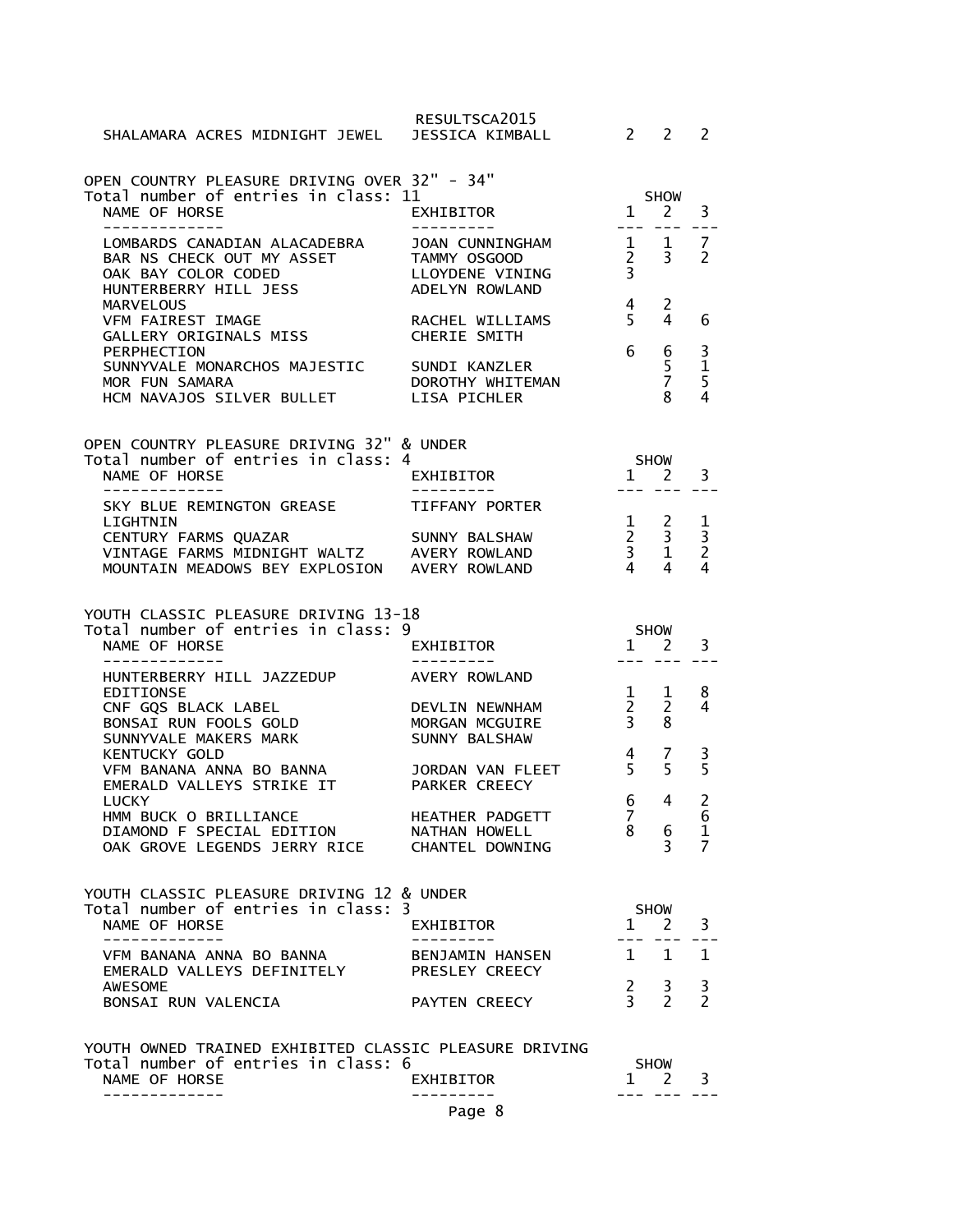| BONSAI RUN VALENCIA<br>HUNTERBERRY HILL JAZZEDUP AVERY ROWLAND<br>EDITIONSE<br>EMERALD VALLEYS STRIKE IT PARKER CREECY<br><b>LUCKY</b><br>EMERALD VALLEYS DEFINITELY PRESLEY CREECY<br><b>AWESOME</b> | RESULTSCA2015<br>JORDAN VAN FLEET<br>PAYTEN CREECY | $\frac{2}{3}$<br>$\overline{4}$<br>$5 -$<br>6 | $1 \quad 4$<br>1<br>$\mathbf{2}$<br>3<br>6<br>5                            | 1<br>5<br>4<br>$\overline{2}$<br>$\overline{3}$<br>6 |   |
|-------------------------------------------------------------------------------------------------------------------------------------------------------------------------------------------------------|----------------------------------------------------|-----------------------------------------------|----------------------------------------------------------------------------|------------------------------------------------------|---|
| AMATEUR MARES LEVEL 1<br>Total number of entries in class: 7<br>NAME OF HORSE                                                                                                                         | EXHIBITOR<br>--------                              | <b>SHOW</b>                                   | 1 2                                                                        | 3                                                    |   |
| -------------<br>WINSOME SAVED THE BEST FOR KELSEY LOGUE                                                                                                                                              |                                                    |                                               | $--- - - - - -$                                                            |                                                      |   |
| LAST<br>WINSOMES FASHIONED BY THE BEST HEATHER FOUSEK $\overline{2}$ $\overline{4}$<br>OAK BAY SALSAS TESTEROSSA JANET FRITZ-DAY $\overline{3}$ 7<br>RHMF GEMINIS DANCIN IN THE CINDY SAUM            |                                                    | 1                                             | $\mathbf{1}$                                                               | 2<br>$\overline{4}$<br>6                             |   |
| WIND<br>RH WYNDSONGS REVENGE<br>MOR FUN SAMARA<br>SHALAMARA ACRES MIDNIGHT JEWEL JESSICA KIMBALL                                                                                                      | ROBERTA HARDY<br>NORRINE MILLER                    | 4                                             | $\overline{2}$<br>$\begin{array}{ccc} 5 & 5 \\ 6 & 3 \\ 7 & 6 \end{array}$ | $\begin{array}{c}\n1 \\ 3 \\ 5\n\end{array}$         |   |
| AMATEUR MARES LEVEL 2<br>Total number of entries in class: 7<br>NAME OF HORSE<br>-------------                                                                                                        | EXHIBITOR<br>----------                            |                                               | SHOW<br>1 2<br>100 <b>100 100 100 100</b>                                  | 3<br>$= - -$                                         |   |
| SCOTT CREEK MONARCH MOUNTAIN JOANNE ROSS<br>MAID                                                                                                                                                      |                                                    |                                               | $1 \quad 4$                                                                | 7                                                    |   |
| GOLD VISIONS JESS A HOT LIL JOANNE ANDERSON<br>REDHEAD<br>LOMBARDS CANADIAN ALACADEBRA JOAN CUNNINGHAM                                                                                                |                                                    |                                               | $\frac{1}{3}$ $\frac{2}{5}$                                                | 2<br>5                                               |   |
| HUNTERBERRY HILL CALIFORNIA ADELYN ROWLAND<br><b>CHROME</b><br>STAR VALLEYS DAYDREAM BELIEVER SHERYL PETERSON<br>RHMF GEMINIS TWINKLIN STAR JULIE HEMENWAY<br>ZARZUELA SABROSA                        | KELSIE SHERMAN                                     |                                               | $\begin{array}{cc} 4 & 5 \\ 5 & 1 \\ 6 & 7 \end{array}$<br>6               | 3<br>$\overline{4}$<br>$\mathbf{1}$<br>6             |   |
| AMATEUR OWNED TRAINED EXHIBITED MARES<br>Total number of entries in class: 6                                                                                                                          |                                                    |                                               |                                                                            |                                                      |   |
| NAME OF HORSE                                                                                                                                                                                         | <b>EXHIBITOR</b>                                   | 1                                             | SHOW<br>2                                                                  | 3                                                    |   |
| SCOTT CREEK MONARCH RED HOT<br><b>MOCHA</b>                                                                                                                                                           | <b>JOANNE ROSS</b>                                 | 1                                             | 5                                                                          | 6                                                    |   |
| GOLD VISIONS JESS A HOT LIL<br><b>REDHEAD</b><br>WINSOME SAVED THE BEST FOR                                                                                                                           | JOANNE ANDERSON<br>KELSEY LOGUE                    | $\mathcal{P}$                                 | 1                                                                          | 2                                                    |   |
| LAST<br>HUNTERBERRY HILL                                                                                                                                                                              | ADELYN ROWLAND                                     | 3                                             | 2                                                                          | 4                                                    |   |
| SALSASHOTTYCAYENNE<br>RHMF GEMINIS TWINKLIN STAR<br>RHMF GEMINIS DANCIN IN THE                                                                                                                        | JULIE HEMENWAY<br><b>CINDY SAUM</b>                | 5.                                            | 4<br>4                                                                     | $\overline{3}$<br>$\mathbf{1}$                       | 5 |
| WIND                                                                                                                                                                                                  |                                                    | 6                                             | 6                                                                          | 3                                                    |   |
| STOCK TYPE MARES ALL AGES/SIZES<br>Total number of entries in class: 3<br>NAME OF HORSE                                                                                                               | EXHIBITOR<br>Page 9                                |                                               | <b>SHOW</b><br>$1 \quad 2$                                                 | 3                                                    |   |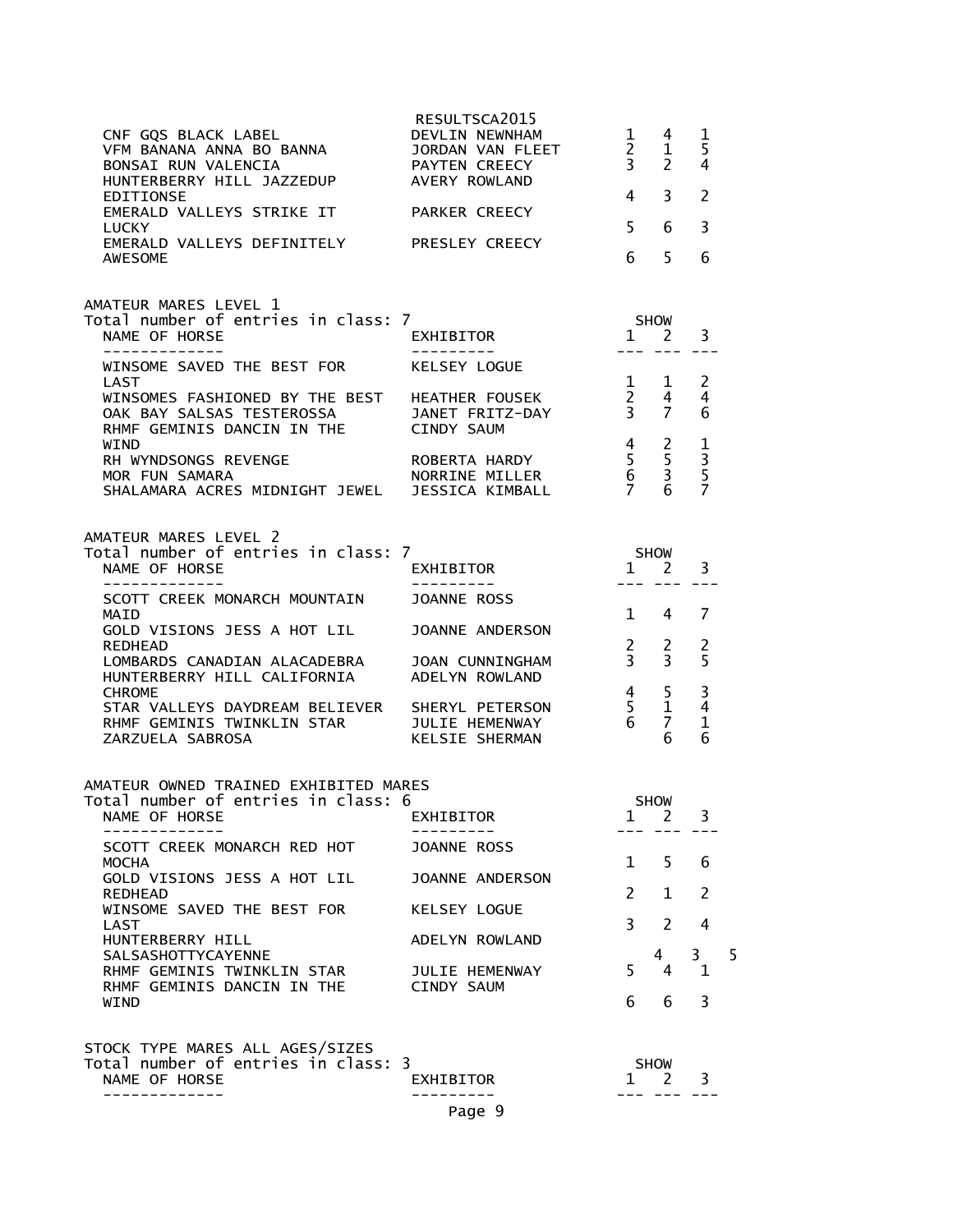| VFM STAR STRUCK REVENGE<br>GALLERY ORIGINALS MISS                                                                                               | RESULTSCA2015<br>CHERIE SMITH<br><b>KELLY JENSEN</b>                                                    | 1                                                           | 2                                                             | 3                                       |
|-------------------------------------------------------------------------------------------------------------------------------------------------|---------------------------------------------------------------------------------------------------------|-------------------------------------------------------------|---------------------------------------------------------------|-----------------------------------------|
| PERPHECTION<br>LIZZY B PAINTED LAYDEE                                                                                                           | CHELSEA MORRIS                                                                                          | $\frac{2}{3}$                                               | 1<br>3                                                        | 1<br>$\overline{2}$                     |
| SENIOR MARES 28" & UNDER<br>Total number of entries in class: 0                                                                                 |                                                                                                         |                                                             |                                                               |                                         |
| SENIOR MARES OVER 28" TO 30"<br>Total number of entries in class: 1<br>NAME OF HORSE<br>-------------<br>SCOTT CREEK MYSTICAL CALENDAR          | EXHIBITOR<br>----------<br>JESSICA KIMBALL                                                              | $\mathbf{1}$                                                | SHOW<br>2                                                     | 3                                       |
| GIRL                                                                                                                                            |                                                                                                         |                                                             | $1 \quad 1$                                                   | 1                                       |
| SENIOR MARES OVER 30" TO 32"<br>Total number of entries in class: 5<br>NAME OF HORSE<br>--------------                                          | EXHIBITOR<br>----------                                                                                 | $1 \quad 2$<br>$---$                                        | <b>SHOW</b>                                                   | 3                                       |
| STAR VALLEYS DAYDREAM BELIEVER<br>HUNTERBERRY HILL JAZZEDUP<br>EDITIONSE                                                                        | ADELYN ROWLAND<br>ADELYN ROWLAND                                                                        | 1                                                           | 1                                                             | 1                                       |
| ZARZUELA SABROSA<br>MSR MAJESTYS ANGELIQUE<br>SHALAMARA ACRES MIDNIGHT JEWEL                                                                    | KELSIE SHERMAN<br>HEATHER FOUSEK<br>JESSICA KIMBALL                                                     | 5 <sup>7</sup>                                              | $\begin{array}{ccc} 2 & 2 \\ 3 & 3 \\ 4 & 4 \end{array}$<br>5 | $\frac{2}{3}$<br>45                     |
| SENIOR MARES OVER 32" TO 34"<br>Total number of entries in class: 8<br>NAME OF HORSE<br>_ _ _ _ _ _ _ _ _ _ _                                   | EXHIBITOR<br>. <u>.</u> .                                                                               | $1 \quad 2$<br>$\frac{1}{2}$ and $\frac{1}{2}$              | <b>SHOW</b>                                                   | 3                                       |
| LOMBARDS CANADIAN ALACADEBRA<br>SCOTT CREEK JADED COMMOTIION<br>RHMF GEMINIS TWINKLIN STAR<br>DAYSPRING BETH EDEN<br>WINSOME SAVED THE BEST FOR | <b>JOAN CUNNINGHAM</b><br><b>JOANNE ROSS</b><br>JULIE HEMENWAY<br><b>CHELSEA MORRIS</b><br>KELSEY LOGUE | $\frac{1}{2}$ $\frac{1}{2}$<br>$2^{\circ}$<br>$\frac{3}{4}$ | $\overline{3}$<br>$\frac{5}{2}$                               | 2<br>4<br>$\mathbf 1$<br>$\overline{3}$ |
| LAST<br>RHMF GEMINIS DANCIN IN THE                                                                                                              | CINDY SAUM                                                                                              | 5 <sup>1</sup>                                              | 4                                                             | 5                                       |
| WIND<br>MOR FUN SAMARA                                                                                                                          | NORRINE MILLER                                                                                          | 6                                                           | 7<br>6                                                        | 7<br>6                                  |
| GRAND CHAMPION & RESERVE SENIOR MARE                                                                                                            |                                                                                                         |                                                             | <b>SHOW</b>                                                   |                                         |
| NAME OF HORSE                                                                                                                                   |                                                                                                         | $\mathbf{1}$                                                | 2                                                             | 3                                       |
| LOMBARDS CANADIAN ALACADEBRA<br>STAR VALLEYS DAYDREAM BELIEVER<br>SCOTT CREEK JADED COMMOTIION<br>HUNTERBERRY HILL JAZZEDUP<br>EDITIONSE        |                                                                                                         | G<br>R                                                      | R.<br>G                                                       | R.                                      |
| RHMF GEMINIS TWINKLIN STAR                                                                                                                      |                                                                                                         |                                                             |                                                               | G                                       |
| VERSATILITY<br>Total number of entries in class: 4<br>NAME OF HORSE                                                                             | EXHIBITOR                                                                                               | 1                                                           | <b>SHOW</b><br>2                                              | 3                                       |
| COUNTRY RDS HUGHSTONS RIO<br><b>GRANDE</b>                                                                                                      | DIANE DORIGAN                                                                                           | 1                                                           | 2                                                             | 3                                       |
|                                                                                                                                                 | Page 10                                                                                                 |                                                             |                                                               |                                         |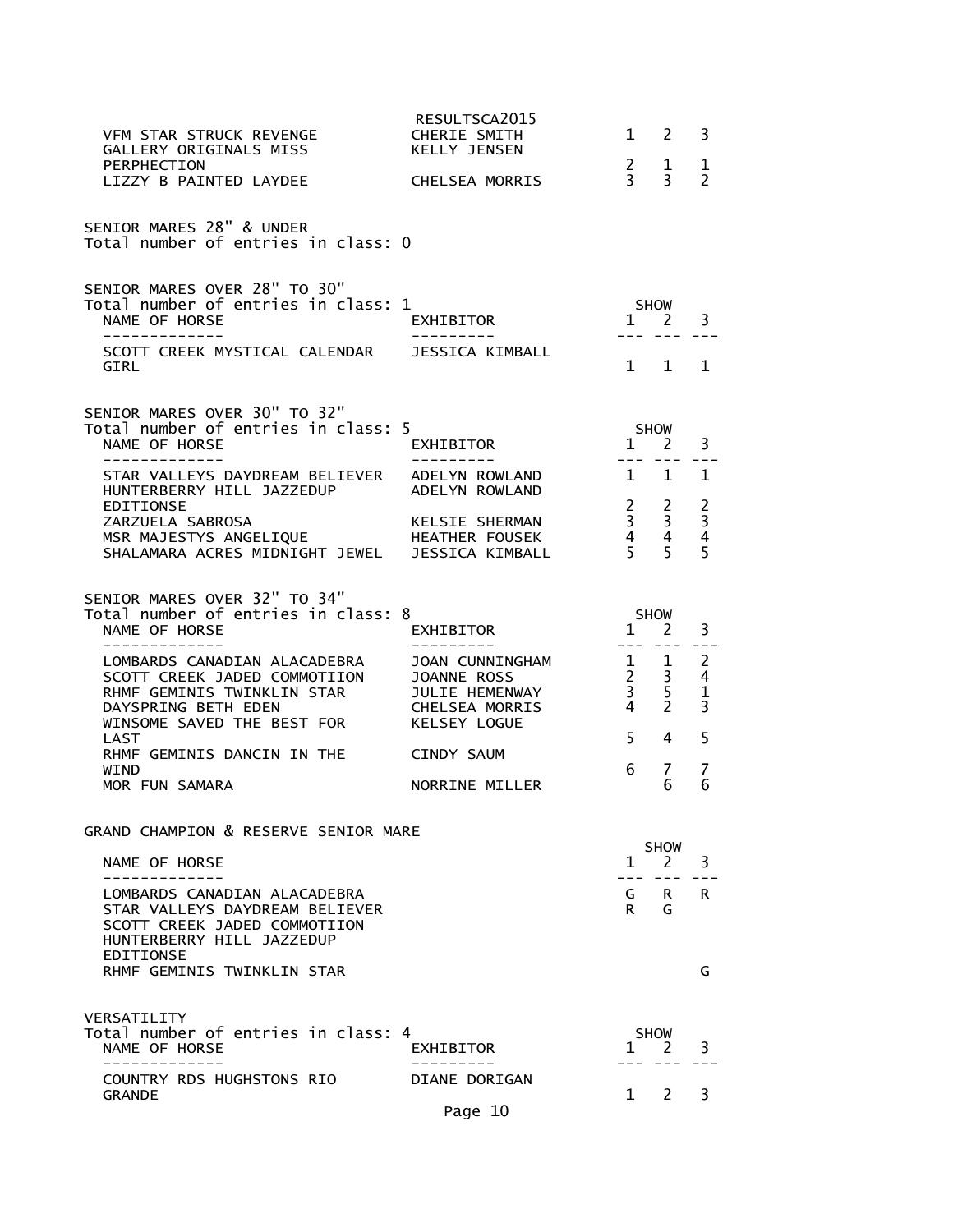| SUNNYVALES PS I LUV U BOBBY<br>SUNNYVALES PS I LUV U BOBBY      CHELSEA MORRIS<br>SUNNYVALE MONARCHOS MAJESTIC     SUNDI KANZLER<br>VINTAGE FARMS HALLMARK MEMORY SHERI DINGMON | RESULTSCA2015                                                  | $\begin{array}{ccc} 2 & 1 \\ 3 & 4 \\ 4 & 3 \end{array}$                                        |                                                                                                                                                                                                                                                                                                                                                                                              | $\overline{c}$<br>$\mathbf{1}$<br>4                               |
|---------------------------------------------------------------------------------------------------------------------------------------------------------------------------------|----------------------------------------------------------------|-------------------------------------------------------------------------------------------------|----------------------------------------------------------------------------------------------------------------------------------------------------------------------------------------------------------------------------------------------------------------------------------------------------------------------------------------------------------------------------------------------|-------------------------------------------------------------------|
| YOUTH COUNTRY PLEASURE DRIVING 13 & OLDER<br>Total number of entries in class: 8<br>NAME OF HORSE<br>--------------                                                             | EXHIBITOR                                                      | $1 \t2$                                                                                         | SHOW                                                                                                                                                                                                                                                                                                                                                                                         | 3                                                                 |
| LOMBARDS CANADIAN ALACADEBRA<br>GALLERY ORIGINALS MISS                                                                                                                          | ----------<br>BRITTANY PORTER<br>MORGAN MCGUIRE                | $1 \quad 1$                                                                                     | --- ---                                                                                                                                                                                                                                                                                                                                                                                      | $\overline{7}$                                                    |
| PERPHECTION<br>OAK GROVE LEGENDS BORN TO RUN<br>VINTAGE FARMS SIMPLY AWESOME<br>SUNNYVALE MONARCHOS MAJESTIC SUNNY BALSHAW<br>GROSSHILL DANDYS SPECIAL                          | DEVLIN NEWNHAM<br><b>IVY FOXALL</b><br>AVERY ROWLAND           | $\frac{2}{3}$<br>$\begin{array}{cc} 4 & 7 \\ 5 & 5 \end{array}$                                 | $\frac{2}{3}$                                                                                                                                                                                                                                                                                                                                                                                | 2<br>$\begin{array}{c} 1 \\ 5 \\ 3 \end{array}$                   |
| EDITION<br>OAK BAY BURNISHED EDITION OLIVIA TUCKER<br>CANDYLANDS COCIS WILD GIRL PARKER CREECY                                                                                  |                                                                | $6\degree$<br>$7^{\circ}$                                                                       | 4<br>8<br>6                                                                                                                                                                                                                                                                                                                                                                                  | 6<br>8<br>$\overline{4}$                                          |
| YOUTH COUNTRY PLEASURE DRIVING 12 & UNDER<br>Total number of entries in class: 5                                                                                                |                                                                | <b>SHOW</b>                                                                                     |                                                                                                                                                                                                                                                                                                                                                                                              |                                                                   |
| NAME OF HORSE<br>_____________                                                                                                                                                  | EXHIBITOR                                                      | $1 \quad 2$                                                                                     | $\frac{1}{2} \frac{1}{2} \frac{1}{2} \frac{1}{2} \frac{1}{2} \frac{1}{2} \frac{1}{2} \frac{1}{2} \frac{1}{2} \frac{1}{2} \frac{1}{2} \frac{1}{2} \frac{1}{2} \frac{1}{2} \frac{1}{2} \frac{1}{2} \frac{1}{2} \frac{1}{2} \frac{1}{2} \frac{1}{2} \frac{1}{2} \frac{1}{2} \frac{1}{2} \frac{1}{2} \frac{1}{2} \frac{1}{2} \frac{1}{2} \frac{1}{2} \frac{1}{2} \frac{1}{2} \frac{1}{2} \frac{$ | 3                                                                 |
| SKY BLUE REMINGTON GREASE<br>LIGHTNIN<br>VIEWCREST CAPTAIN MORGAN<br>DAYSPRING DARE TO DREAM<br>CELEBRATIONS TENNESSEE LILY PRESLEY CREECY<br>ALLIANCE MISTER GQ                | JADE PORTER<br>PAYTEN CREECY<br>BROOKLYN ERVIN<br>BROOKE WHITE | $\begin{array}{cccc} 1 & 1 & 2 \\ 2 & 5 & 4 \\ 3 & 2 & 1 \\ 4 & 3 & 5 \\ 5 & 4 & 3 \end{array}$ |                                                                                                                                                                                                                                                                                                                                                                                              |                                                                   |
| YOUTH OWNED TRAINED EXHIBITED COUNTRY PLEASURE DRIVING<br>Total number of entries in class: 7<br>NAME OF HORSE                                                                  | EXHIBITOR                                                      |                                                                                                 | SHOW<br>$1 \quad 2$                                                                                                                                                                                                                                                                                                                                                                          | 3                                                                 |
| --------------<br>OAK GROVE LEGENDS BORN TO RUN DEVLIN NEWNHAM<br>DAYSPRING DARE TO DREAM BROOKLYN ERVIN<br>HUNTERBERRY HILL JESS                                               | AVERY ROWLAND                                                  | $\begin{array}{cc} 1 & 1 \\ 2 & 5 \end{array}$                                                  |                                                                                                                                                                                                                                                                                                                                                                                              | 1<br>$\overline{7}$                                               |
| <b>MARVELOUS</b><br>VINTAGE FARMS SIMPLY AWESOME IVY FOXALL<br>ALLIANCE MISTER GQ<br>CELEBRATIONS TENNESSEE LILY<br>CANDYLANDS COCIS WILD GIRL PARKER CREECY                    | BROOKE WHITE<br>PRESLEY CREECY                                 | 3 <sup>7</sup><br>$\frac{4}{5}$<br>6<br>$7^{\circ}$                                             | 3<br>$\overline{2}$<br>6<br>4<br>7                                                                                                                                                                                                                                                                                                                                                           | $\begin{array}{c} 6 \\ 5 \\ 3 \end{array}$<br>$\overline{2}$<br>4 |
| AMATEUR SINGLE PLEASURE DRIVING<br>Total number of entries in class: 3<br>NAME OF HORSE                                                                                         | EXHIBITOR                                                      |                                                                                                 | <b>SHOW</b><br>$1 \quad 2$                                                                                                                                                                                                                                                                                                                                                                   | 3                                                                 |
| LOMBARDS CANADIAN ALACAZOOM<br>VINTAGE FARMS HALLMARK MEMORY SHERI DINGMON<br>LYMRICKS IRRESISTIBLE FORCE ADELYN ROWLAND                                                        | JOAN CUNNINGHAM                                                | $\begin{array}{ccc} 1 & 3 \\ 2 & 2 \\ 3 & 1 \end{array}$                                        |                                                                                                                                                                                                                                                                                                                                                                                              | $\begin{array}{c} 3 \\ 2 \\ 1 \end{array}$                        |
| AMATEUR OWNED TRAINED EXHIBITED SINGLE PLEASURE DRIVING<br>Total number of entries in class: 1<br>NAME OF HORSE                                                                 | <b>EXHIBITOR</b>                                               | $\mathbf{1}$                                                                                    | <b>SHOW</b><br>2                                                                                                                                                                                                                                                                                                                                                                             | 3                                                                 |
| LYMRICKS IRRESISTIBLE FORCE ADELYN ROWLAND                                                                                                                                      |                                                                |                                                                                                 | 1 1                                                                                                                                                                                                                                                                                                                                                                                          | 1                                                                 |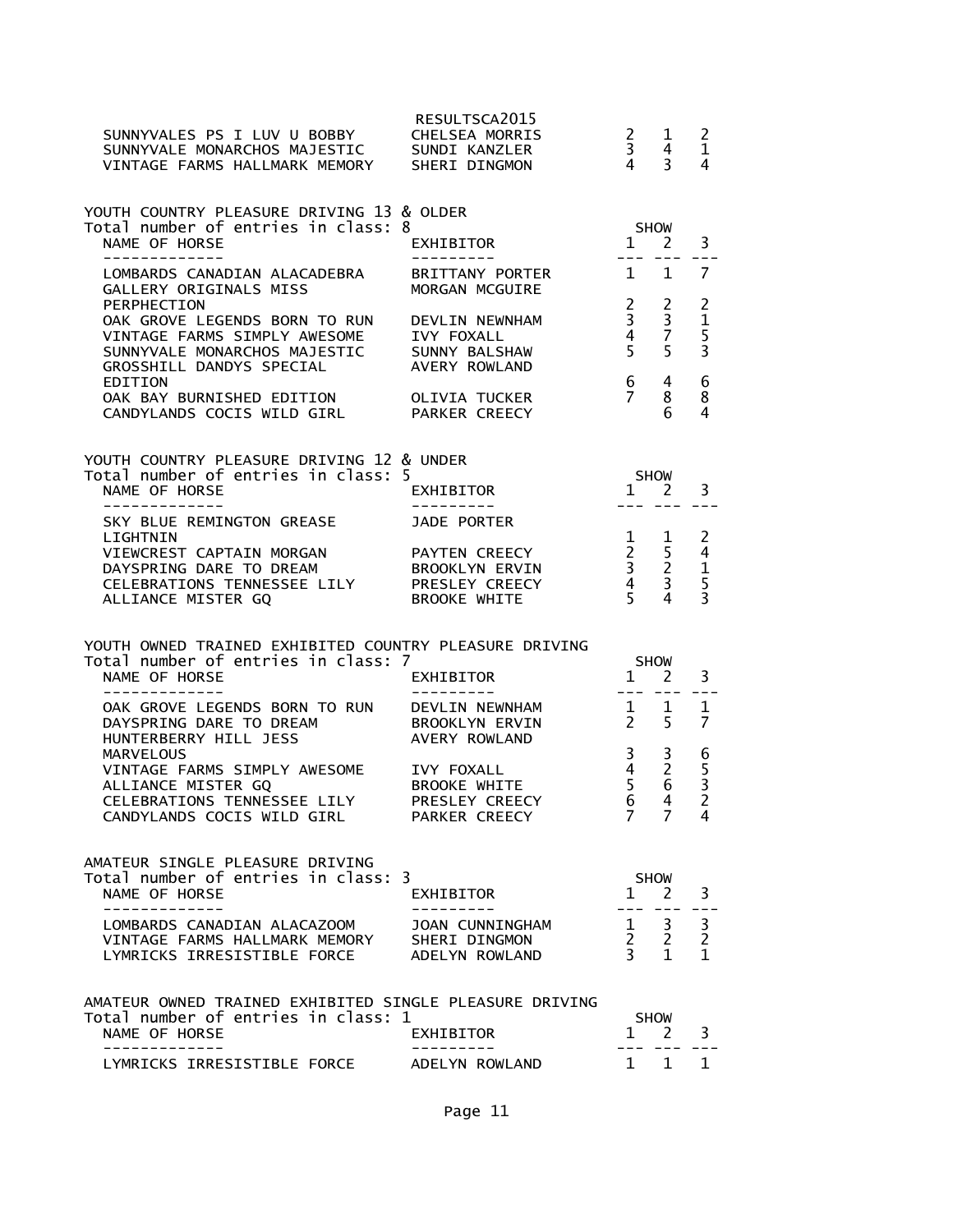| OPEN CLASSIC PLEASURE DRIVING 32" & UNDER<br>Total number of entries in class: 7<br>NAME OF HORSE                                                                                                                                                                                                             | RESULTSCA2015<br>EXHIBITOR                                                   |                                                                               | <b>SHOW</b><br>$1 \nightharpoonup 2$                                                      | 3                                                                      |
|---------------------------------------------------------------------------------------------------------------------------------------------------------------------------------------------------------------------------------------------------------------------------------------------------------------|------------------------------------------------------------------------------|-------------------------------------------------------------------------------|-------------------------------------------------------------------------------------------|------------------------------------------------------------------------|
| -------------<br>HUNTERBERRY HILL JAZZEDUP<br>EDITIONSE<br>JC FANCY FREE<br>SUNNYVALE MAKERS MARK<br>KENTUCKY GOLD<br>HCM WAR PAINTS BLUE MOON LISA PICHLER<br>BONSAI RUN FOOLS GOLD       MORGAN MCGUIRE<br>SUNNYVALES PS I LUV U BOBBY     CHELSEA MORRIS<br>SHALAMARA ACRES MIDNIGHT JEWEL JESSICA KIMBALL | ----------<br>ADELYN ROWLAND<br>1 1<br>DOROTHY WHITEMAN 2 4<br>SYNDI KANZLER |                                                                               | $\begin{array}{cc} 3 & 5 \\ 4 & 6 \\ 5 & 3 \\ 6 & 2 \\ 7 & 7 \end{array}$                 | 1<br>4<br>$\frac{3}{2}$ 6<br>5<br>7                                    |
| OPEN CLASSIC PLEASURE DRIVING OVER 32" TO 34"<br>Total number of entries in class: 7<br>NAME OF HORSE<br>-------------                                                                                                                                                                                        | EXHIBITOR<br>---------                                                       | <b>SHOW</b>                                                                   | $1 \quad 2$                                                                               | 3                                                                      |
| DAY HILL UNOS CIGARS RELOAD TAMMY OSGOOD<br>COUNTRY RDS HUGHSTONS RIO       RACHEL WILLIAMS<br><b>GRANDE</b><br>VFM TOUR DE FRANCE<br>TACOMA PHALICITY JANE<br>RS EXPRESS DELIVERY<br>THE CLIENTIFY CONTROL MARY WOOD<br>STARS GLADIATOR                                                                      | KELSEY LOGUE<br>SUE ANN DAYTON<br>JAMIE BETHANY                              |                                                                               | $1 \quad 4$<br>$\begin{array}{ccc} 2 & 2 \\ 3 & 1 \\ 4 & 5 \\ 5 & 3 \\ 6 & 6 \end{array}$ | $\overline{4}$<br>3<br>$\begin{array}{c} 1 \\ 2 \\ 6 \end{array}$<br>5 |
| YOUTH LIBERTY 18 & UNDER<br>Total number of entries in class: 19<br>NAME OF HORSE                                                                                                                                                                                                                             | <b>EXHIBITOR</b>                                                             |                                                                               | SHOW<br>$1\quad 2$                                                                        | 3                                                                      |
| --------------<br>GALLERY ORIGINALS MISS<br>PERPHECTION<br>RANCH O QUINN SIR JONQUIL<br>DARDANS ASSUREDLY<br>SOPHISTICATED<br>MOSTLY MINNIS TOP SECRET BROOKLYN ERVIN<br>VINTAGE FARMS SIMPLY AWESOME                                                                                                         | ----------<br>MORGAN MCGUIRE<br>BROOKLYN ERVIN<br>MARISSA ERVIN              | $\frac{1}{2}$<br>$\overline{3}$<br>$\begin{array}{c} 4 \\ 5 \\ 6 \end{array}$ | --- --- ---<br>6<br>4<br>2<br>5                                                           | 1<br>4                                                                 |
| VINTAGE FARMS SIMPLE CHECK.<br>VFM BANANA ANNA BO BANNA VIOLET DEVLIN NEWNHAM<br>EMERALD VALLEYS BUTTONS BEAU DEVLIN NEWNHAM<br>CANDYLANDS COCIS WILD GIRL PARKER CREECY<br>DIAMOND F SPECIAL EDITION NATHAN HOWELL<br>DAYSPRING DARE TO DREAM<br>OAK GROVE LEGENDS BORN TO RUN DEVLIN NEWNHAM                | JORDAN VAN FLEET<br>MARISSA ERVIN                                            | $\frac{0}{7}$                                                                 | 8<br>$\overline{7}$<br>$\mathbf 1$<br>$\overline{3}$                                      | 8257<br>J.<br>6                                                        |
| YOUTH OBSTACLE DRIVING 13 & OLDER<br>Total number of entries in class: 6<br>NAME OF HORSE<br>-------------                                                                                                                                                                                                    | EXHIBITOR<br>. _ _ _ _ _ _ _ _                                               | SHOW<br>$\mathbf{1}$                                                          | <sup>2</sup>                                                                              | 3                                                                      |
| SKY BLUE REMINGTON GREASE<br>LIGHTNIN                                                                                                                                                                                                                                                                         | BRITTANY PORTER                                                              | $1 \quad$                                                                     | $\mathbf{1}$                                                                              | 1                                                                      |
| SUNNYVALE MAKERS MARK<br>KENTUCKY GOLD                                                                                                                                                                                                                                                                        | SUNNY BALSHAW                                                                | $2^{\circ}$                                                                   | 2                                                                                         | 2                                                                      |
| EMERALD VALLEYS STRIKE IT<br>LUCKY<br>BONSAI RUN FOOLS GOLD<br>CENTURY FARMS QUAZAR<br>RASPBERRYS BUTTERSCOTCH RIPPLE HEATHER PADGETT                                                                                                                                                                         | PARKER CREECY<br>MORGAN MCGUIRE<br>SUNNY BALSHAW                             | $\overline{3}$<br>$4 \quad$<br>5 <sup>1</sup><br>6                            | 5<br>3<br>$\overline{4}$<br>6                                                             | 5<br>3<br>4<br>6                                                       |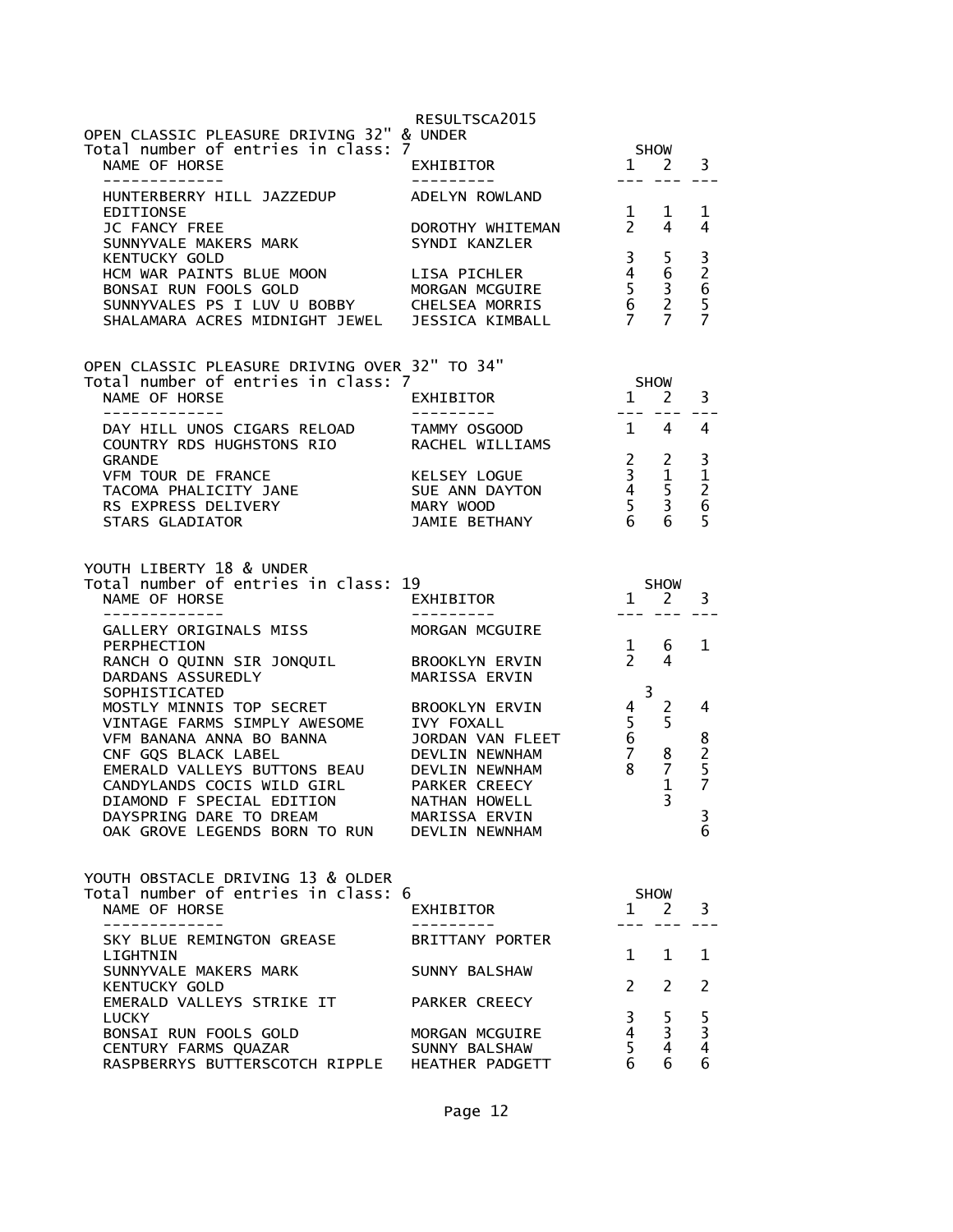|                                                                                                            | RESULTSCA2015                   |                                                                   |                                  |                                                   |
|------------------------------------------------------------------------------------------------------------|---------------------------------|-------------------------------------------------------------------|----------------------------------|---------------------------------------------------|
| YOUTH OBSTACLE DRIVING 12 & UNDER<br>Total number of entries in class: 2<br>NAME OF HORSE<br>------------- | EXHIBITOR<br>----------         |                                                                   | SHOW<br>$1 \quad 2$              | 3<br>---                                          |
| MOSTLY MINNIS TOP SECRET<br>BONSAI RUN VALENCIA                                                            | BROOKLYN ERVIN<br>PAYTEN CREECY | $1 \quad 2$<br>$2 \quad 1$                                        |                                  | 1<br>$\mathcal{P}$                                |
| OPEN OBSTACLE DRIVING<br>Total number of entries in class: 4<br>NAME OF HORSE<br>-------------             | EXHIBITOR<br>----------         | $1 \quad 2$                                                       | <b>SHOW</b>                      | 3                                                 |
| SKY BLUE REMINGTON GREASE<br>LIGHTNIN                                                                      | TIFFANY PORTER                  | $\mathbf{1}$                                                      | $\mathbf{1}$                     | 1                                                 |
| SUNNYVALE MAKERS MARK<br><b>KENTUCKY GOLD</b>                                                              | SYNDI KANZLER                   | $\begin{matrix} 2 & 2 \\ 3 & 4 \end{matrix}$                      |                                  | 2                                                 |
| CENTURY FARMS QUAZAR<br>SUNNYVALES PS I LUV U BOBBY CHELSEA MORRIS                                         | SUNNY BALSHAW                   | $\overline{4}$                                                    | $\overline{4}$<br>3 <sup>7</sup> | $\overline{4}$<br>3                               |
| AMATEUR OBSTACLE DRIVING<br>Total number of entries in class: 4                                            |                                 |                                                                   | SHOW                             |                                                   |
| NAME OF HORSE<br>_____________                                                                             | EXHIBITOR<br>----------         | $1 \quad 2$<br>$\frac{1}{2}$                                      | $\frac{1}{2}$                    | 3                                                 |
| DAY HILL UNOS CIGARS RELOAD<br>SKY BLUE REMINGTON GREASE                                                   | TAMMY OSGOOD<br>LINDA DREEWES   |                                                                   | $1 \quad 2$                      | 2                                                 |
| LIGHTNIN<br>SUNNYVALES PS I LUV U BOBBY<br>AWESOME BURNT TOAST                                             | VICKI SCHULZ<br>PAT E WEST      | $\frac{2}{3}$<br>$\overline{4}$                                   | 1<br>$\overline{3}$<br>4         | 1<br>3<br>4                                       |
| ADULT SHOWMANSHIP                                                                                          |                                 |                                                                   |                                  |                                                   |
| Total number of entries in class: 3<br>NAME OF HORSE                                                       | EXHIBITOR                       | $1 \quad 2$                                                       | <b>SHOW</b>                      |                                                   |
|                                                                                                            | ----------                      |                                                                   | --- ---                          | 3<br>$= - -$                                      |
| HUNTERBERRY HILL JAZZEDUP ADELYN ROWLAND<br>EDITIONSE                                                      |                                 | $\mathbf{1}$                                                      | $\mathbf{1}$                     | 1                                                 |
| SCOTT CREEK MYSTICAL CALENDAR JESSICA KIMBALL<br>GIRL<br>HUNTERBERRY HILL SPLASH OF ADELYN ROWLAND         |                                 | $\mathbf{2}$                                                      | $\mathcal{P}$                    | 2                                                 |
| <b>CLASS</b>                                                                                               |                                 | $\overline{3}$                                                    | $\overline{3}$                   | 3                                                 |
| AMATEUR SHOWMANHSHIP<br>Total number of entries in class: 6                                                |                                 |                                                                   | SHOW                             |                                                   |
| NAME OF HORSE<br>-----------                                                                               | EXHIBITOR<br>---------          |                                                                   | $1 \quad 2$                      | 3                                                 |
| HUNTERBERRY HILL JAZZEDUP<br>EDITIONSE                                                                     | ADELYN ROWLAND                  | $\mathbf{1}$                                                      | $\mathbf{1}$                     |                                                   |
| DAYSPRING DARE TO DREAM                                                                                    | JENNIFER ERVIN                  | $2^{\circ}$                                                       | $\overline{2}$                   |                                                   |
| OAK BAY ROGUE VALLEY EDITION<br>LIZZY B PAINTED LAYDEE                                                     | LISA BROSTAD<br>VICKI SCHULZ    |                                                                   | 5 <sup>1</sup><br>6              | $\begin{array}{c}\n1 \\ 2 \\ 3 \\ 6\n\end{array}$ |
| AWESOME BURNT TOAST                                                                                        | PAT E WEST                      | $\begin{array}{c} 2 \\ 3 \\ 4 \\ 5 \end{array}$<br>5 <sup>1</sup> | 4                                | $\overline{4}$                                    |
| SCOTT CREEK MYSTICAL CALENDAR<br><b>GIRL</b>                                                               | JESSICA KIMBALL                 | 6                                                                 | $\overline{3}$                   | 5                                                 |
| LADIES CLASSIC PLEASURE DRIVING                                                                            |                                 |                                                                   |                                  |                                                   |
| Total number of entries in class: 10<br>NAME OF HORSE<br>-------------                                     | EXHIBITOR                       | $\mathbf{1}$                                                      | <b>SHOW</b><br><sup>2</sup>      | 3                                                 |
| HUNTERBERRY HILL JAZZEDUP<br>EDITIONSE                                                                     | ADELYN ROWLAND                  |                                                                   | 1 1                              | 2                                                 |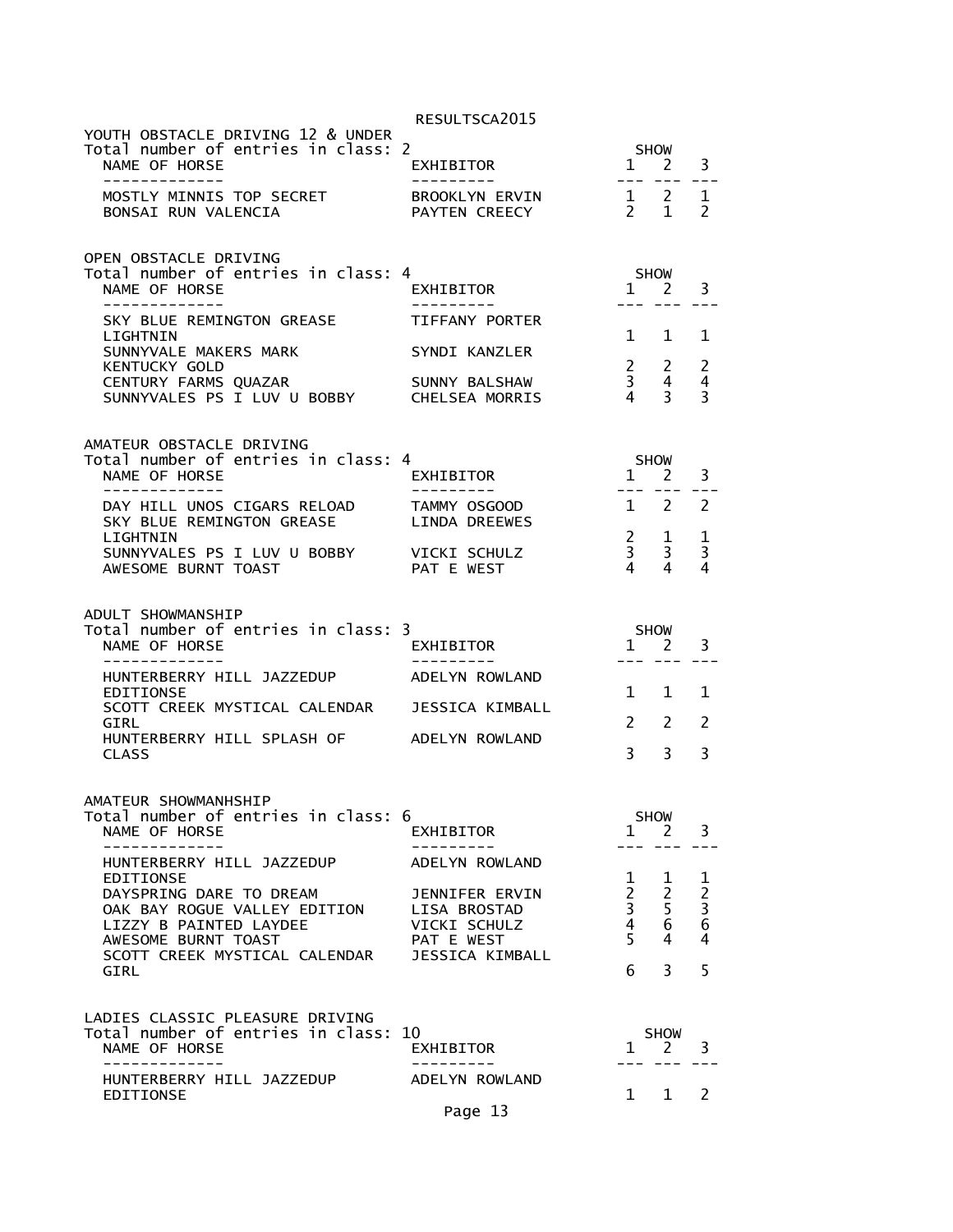| TACOMA PHALICITY JANE<br>HCM WAR PAINTS BLUE MOON<br>JC FANCY FREE<br>SUNNYVALE MAKERS MARK<br>KENTUCKY GOLD<br>COROTHY WHITEMAN<br>COROTHY WHITEMAN<br>COROTHY WHITEMAN<br>COROTHY WHITEMAN<br>COROTHY WHITEMAN<br>COROTHY WHITEMAN<br>COROTHY WHIT |                |                 |                                                                                      |                               |
|------------------------------------------------------------------------------------------------------------------------------------------------------------------------------------------------------------------------------------------------------|----------------|-----------------|--------------------------------------------------------------------------------------|-------------------------------|
| EXAMPLE SOLUTION AND THE SERVICE THE STANDARD STANDARD STANDARD STANDARD STANDARD STANDARD STANDARD STANDARD S<br>THE SOLUNTRY RDS HUGHSTONS RIO<br>STANDE STANDE STANDE STANDE STANDE STANDE<br>STANDE STANDE STANDE STANDE STANDE                  |                |                 |                                                                                      | 3<br>$\mathbf{1}$             |
| COUNTRY RDS HUGHSTONS RIO<br>GRANDE<br>DAY HILL UNOS CIGARS RELOAD TAMMY OSGOOD 5<br>RS EXPRESS DELIVERY MARY WOOD 5<br>SUNNYVALES PS I LUV U BOBBY CHELSEA MORRIS 8                                                                                 |                |                 |                                                                                      | 4<br>5                        |
| GENTLEMENS CLASSIC PLEASURE DRIVING<br>Total number of entries in class: 0                                                                                                                                                                           |                |                 |                                                                                      |                               |
| AMATEUR COUNTRY PLEASURE DRIVING LEVEL 1<br>Total number of entries in class: 9<br>NAME OF HORSE<br>VFM FAIREST IMAGE<br>GALLERY ORIGINALS MISS<br>RELLY JENSEN<br>RELLY JENSEN<br>PERPUBLICATION                                                    |                |                 |                                                                                      |                               |
|                                                                                                                                                                                                                                                      |                |                 |                                                                                      |                               |
|                                                                                                                                                                                                                                                      |                |                 |                                                                                      |                               |
| PERPHECTION<br>SUNNYVALE MONARCHOS MAJESTIC<br>OAK BAY COLOR CODED<br>SCOTT CREEK JAZZ TRIBUTE<br>DAYSPRING DARE TO DREAM<br>DAYSPRING DARE TO DREAM<br>VINTAGE FARMS SIMPLY AWESOME<br>MOR FUN SAMARA<br>MOR FUN SAMARA<br>MOR FUN SAMARA<br>ZARZ   |                |                 |                                                                                      |                               |
|                                                                                                                                                                                                                                                      |                |                 |                                                                                      |                               |
| AMATEUR COUNTRY PLEASURE DRIVING LEVEL 2<br>Total number of entries in class: 6<br>NAME OF HORSE<br>EXHIBITOR 1 2 3<br>BAR NS CHECK OUT MY ASSET<br>BAR NS CHECK OUT MY ASSET<br>LOMBARDS CANADIAN ALACADEBRA JOAN CUNNINGHAM 3 1 4<br>LOMBA         |                |                 |                                                                                      |                               |
| LIGHTNIN<br>HUNTERBERRY HILL JESS ADELYN ROWLAND                                                                                                                                                                                                     |                |                 | $4\quad 2$                                                                           | 3                             |
| MARVELOUS<br>SCOTT CREEK JADED COMMOTIION                                                                                                                                                                                                            | JOANNE ROSS    | $5\overline{)}$ | $\overline{\phantom{0}}$<br>6 6                                                      | $\overline{\phantom{0}}$<br>6 |
| AMATEUR OWNED TRAINED EXHIBITED COUNTRY PLEASURE DRIVING<br>Total number of entries in class: 4<br>NAME OF HORSE<br>-------------                                                                                                                    | EXHIBITOR      | $\mathbf{1}$    | SHOW<br><sup>2</sup>                                                                 | 3                             |
| DAYSPRING DARE TO DREAM<br>VINTAGE FARMS SIMPLY AWESOME LEE FOXALL<br>VINTAGE FARMS MIDNIGHT WALTZ     ADELYN ROWLAND<br>SCOTT CREEK JAZZ TRIBUTE         KENDRA BELL                                                                                | JENNIFER ERVIN |                 | $\begin{array}{ccc} 1 & 3 & 3 \\ 2 & 2 & 1 \end{array}$<br>$3 \t1 \t2$<br>$4\quad 4$ | 4                             |
| YOUTH COSTUME<br>Total number of entries in class: 1<br>NAME OF HORSE                                                                                                                                                                                | EXHIBITOR      |                 | <b>SHOW</b><br>$1 \quad 2$                                                           | 3                             |
| OAK BAY BURNISHED EDITION                                                                                                                                                                                                                            | OLIVIA TUCKER  | 1               | 1 1                                                                                  |                               |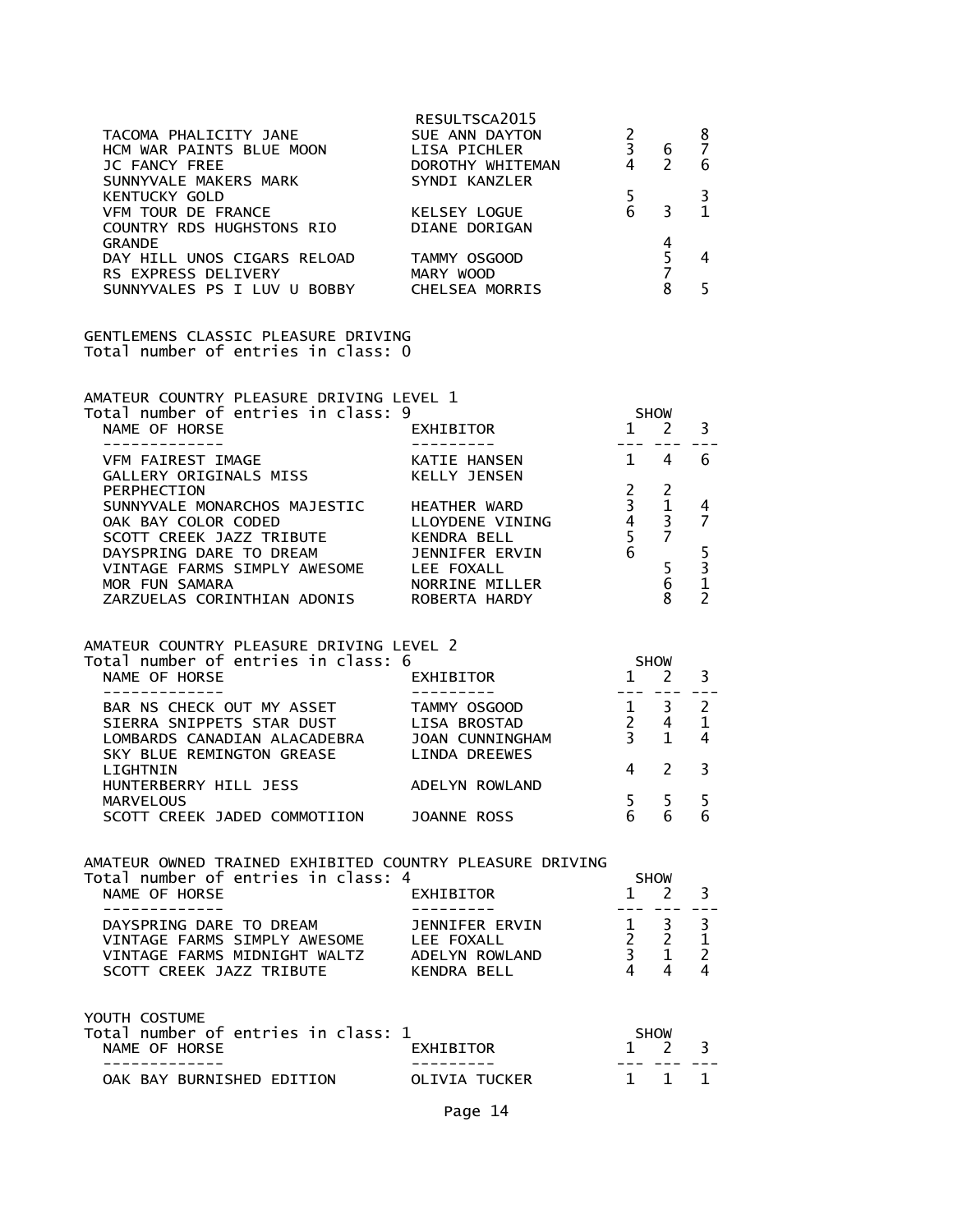| YOUTH 13 & OLDER EXHIBITING MARE<br>Total number of entries in class: 3<br>NAME OF HORSE<br>---------- | EXHIBITOR<br>.                                         | <b>SHOW</b><br>2<br>$1 \quad$                                                            | 3                                          |
|--------------------------------------------------------------------------------------------------------|--------------------------------------------------------|------------------------------------------------------------------------------------------|--------------------------------------------|
| LOMBARDS CANADIAN ALACADEBRA<br>STAR VALLEYS DAYDREAM BELIEVER<br>DAYSPRING BETH EDEN                  | BRITTANY PORTER<br>AVERY ROWLAND<br><b>BEN EVANS</b>   | $\mathbf{1}$<br>1<br>$\overline{2}$<br>$\frac{2}{3}$<br>$\overline{3}$<br>$\overline{3}$ | 2<br>$\mathbf{1}$<br>$\overline{3}$        |
| YOUTH 8-12 EXHIBITING MARE<br>Total number of entries in class: 5<br>NAME OF HORSE                     | EXHIBITOR                                              | SHOW<br>$1 \quad 2$<br>--- --- <b>-</b>                                                  | 3<br>$- - -$                               |
| LOMBARDS CANADIAN ALACADEBRA<br>ZARZUELA SABROSA<br>DARDANS ASSUREDLY<br>SOPHISTICATED                 | JADE PORTER<br>OLIVIA SHERMAN<br><b>BROOKLYN ERVIN</b> | $1 \quad 1$<br>$\overline{2}$<br>$2^{\circ}$<br>$\overline{3}$<br>$\overline{3}$         | 1<br>$\overline{3}$<br>- 2                 |
| OAK BAY SALSAS TESTEROSSA<br>THISTLE FIELDS O BAY B                                                    | DONAE SHERMAN<br>EMELINE BRUCE                         | 5<br>4<br>5.<br>4                                                                        | 4<br>5                                     |
| YOUTH 7 & UNDER EXHIBITING MARE<br>Total number of entries in class: 0                                 |                                                        |                                                                                          |                                            |
| YOUTH OWNED TRAINED EXHIBITED MARE<br>Total number of entries in class: 3<br>NAME OF HORSE             | EXHIBITOR                                              | SHOW<br>$1 \quad 2$                                                                      | 3                                          |
| --------------<br>HUNTERBERRY HILL<br><b>SALSASHOTTYCAYENNE</b><br>DARDANS ASSUREDLY                   | AVERY ROWLAND<br><b>BROOKLYN ERVIN</b>                 | 1<br>1                                                                                   | $\mathbf{1}$                               |
| SOPHISTICATED<br>BONSAI RUN VALENCIA                                                                   | PAYTEN CREECY                                          | $\overline{2}$<br>$\mathbf{2}$<br>$3 \overline{3}$                                       | 2<br>$\overline{3}$                        |
| MULTI-COLOR MARES<br>Total number of entries in class: 10<br>NAME OF HORSE                             | EXHIBITOR                                              | <b>SHOW</b><br>2<br>$\mathbf{1}$                                                         | 3                                          |
| -------------                                                                                          | -------                                                |                                                                                          |                                            |
| GALLERY ORIGINALS MISS<br>PERPHECTION                                                                  | KELLY JENSEN                                           | 1<br>1                                                                                   | 1                                          |
| WINSOME SAVED THE BEST FOR<br>LAST                                                                     | KELSEY LOGUE                                           | $\overline{2}$<br>5                                                                      | 6                                          |
| RH WYNDSONGS REVENGE<br>VFM STAR STRUCK REVENGE                                                        | ROBERTA HARDY<br>CHERIE SMITH                          | 3<br>8<br>4                                                                              | 3                                          |
| RHMF GEMINIS TWINKLIN STAR<br>THISTLE FIELDS O BAY B<br>SHALAMARA ACRES MIDNIGHT JEWEL JESSICA KIMBALL | JULIE HEMENWAY<br>EMELINE BRUCE                        | 5<br>2<br>6<br>6<br>3                                                                    | $\begin{array}{c} 2 \\ 4 \\ 5 \end{array}$ |
| LIZZY B PAINTED LAYDEE<br>RHMF GEMINIS DANCIN IN THE                                                   | CHELSEA MORRIS<br><b>CINDY SAUM</b>                    | 4<br>7                                                                                   | 7                                          |
| WIND                                                                                                   |                                                        |                                                                                          |                                            |
| SOLID-COLOR MARES<br>Total number of entries in class: 4<br>NAME OF HORSE<br>-----------               | EXHIBITOR<br>---------                                 | <b>SHOW</b><br>$\mathbf{1}$<br>2                                                         | 3                                          |
| ZARZUELA SABROSA<br>SCOTT CREEK MONARCH RED HOT                                                        | DONAE SHERMAN<br><b>JOANNE ROSS</b>                    | $\overline{2}$<br>$\mathbf{1}$                                                           | $\mathbf{1}$                               |
| <b>MOCHA</b><br>TEA CUPS ZUPER LADY FELICITY LISA PICHLER                                              | Page 15                                                | $\overline{c}$<br>1<br>$\overline{3}$<br>3                                               | $\overline{c}$<br>4                        |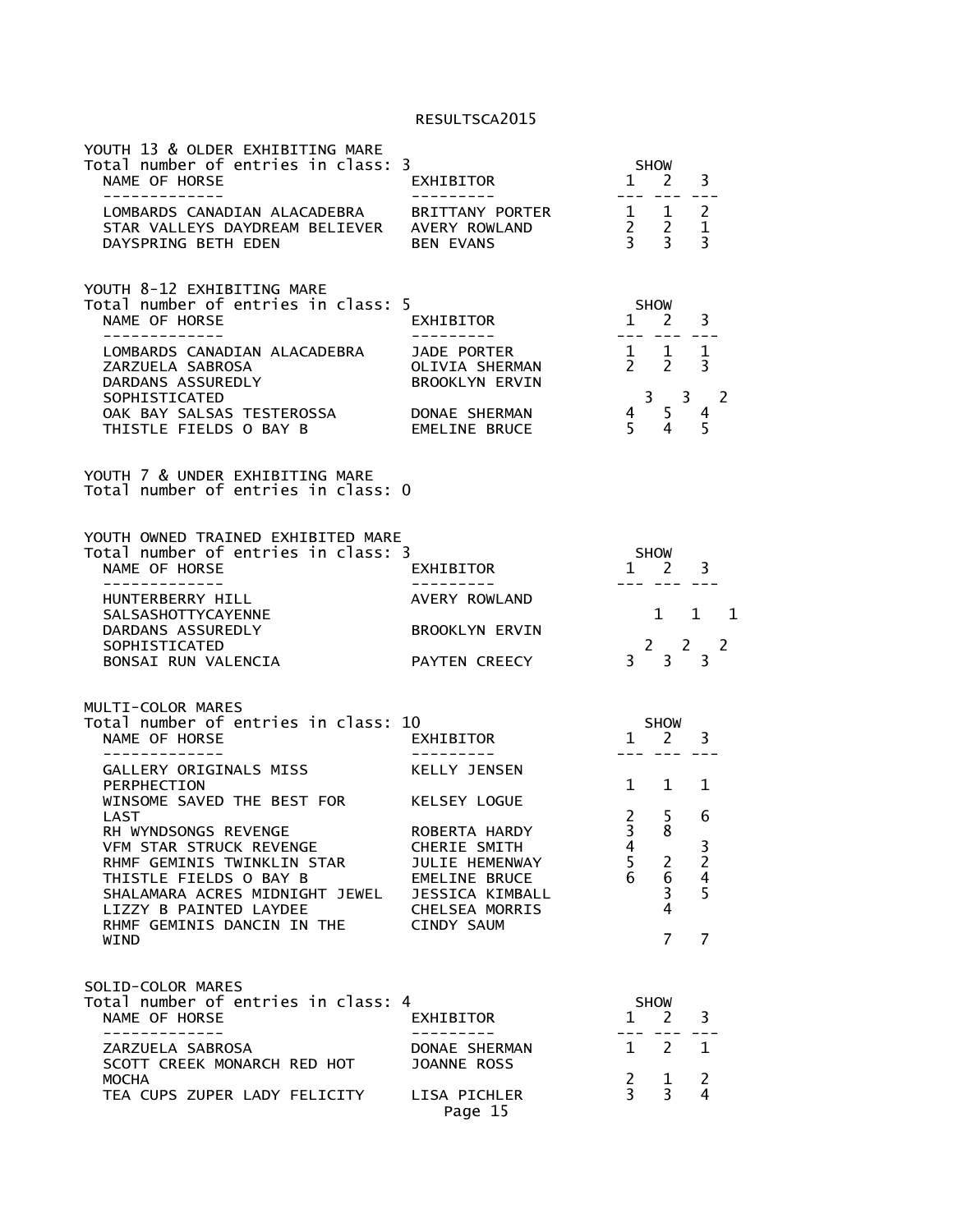| OAK BAY SALSAS TESTEROSSA                                                                                                                                                                                                         | RESULTSCA2015<br>OLIVIA SHERMAN                                                                                                      | 4                                                                          | 4                                                                   | 3                                 |
|-----------------------------------------------------------------------------------------------------------------------------------------------------------------------------------------------------------------------------------|--------------------------------------------------------------------------------------------------------------------------------------|----------------------------------------------------------------------------|---------------------------------------------------------------------|-----------------------------------|
| YOUTH VERSATILITY 13 - 18                                                                                                                                                                                                         |                                                                                                                                      |                                                                            |                                                                     |                                   |
| Total number of entries in class: 10<br>NAME OF HORSE<br>-------------                                                                                                                                                            | EXHIBITOR                                                                                                                            | $\mathbf{1}$                                                               | <b>SHOW</b><br><sup>2</sup>                                         | 3                                 |
| OAK GROVE LEGENDS BORN TO RUN<br>HUNTERBERRY HILL JAZZEDUP                                                                                                                                                                        | DEVLIN NEWNHAM<br>AVERY ROWLAND                                                                                                      | $\mathbf{1}$                                                               | 4                                                                   | 1                                 |
| <b>EDITIONSE</b><br>SUNNYVALE MONARCHOS MAJESTIC<br>LOMBARDS CANADIAN ALACAZOOM<br>OAK GROVE LEGENDS JERRY RICE<br>VINTAGE FARMS SIMPLY AWESOME<br>OAK BAY BURNISHED EDITION<br>SCOTT CREEK JAZZ TRIBUTE<br>HMM BUCK O BRILLIANCE | SUNNY BALSHAW<br><b>BRITTANY PORTER</b><br>CHANTEL DOWNING<br><b>IVY FOXALL</b><br>OLIVIA TUCKER<br>NATHAN HOWELL<br>HEATHER PADGETT | $2^{\circ}$<br>$\overline{3}$<br>$\frac{4}{5}$<br>6<br>$\overline{7}$<br>8 | 3<br>$\overline{2}$<br>$\mathbf 1$<br>$\overline{7}$<br>5<br>8<br>6 | 4<br>3<br>7<br>$\frac{5}{2}$<br>8 |
| YOUTH VERSATILITY 12 & UNDER<br>Total number of entries in class: 2                                                                                                                                                               |                                                                                                                                      |                                                                            | <b>SHOW</b>                                                         |                                   |
| NAME OF HORSE<br>-------------                                                                                                                                                                                                    | EXHIBITOR<br>----------                                                                                                              | $1 \quad$<br>$- -  -$                                                      | 2                                                                   | 3                                 |
| MOSTLY MINNIS TOP SECRET<br>SKY BLUE REMINGTON GREASE                                                                                                                                                                             | BROOKLYN ERVIN<br>JADE PORTER                                                                                                        | $\mathbf{1}$                                                               | 2                                                                   | $\mathcal{P}$                     |
| LIGHTNIN                                                                                                                                                                                                                          |                                                                                                                                      | $\mathcal{P}$                                                              | 1                                                                   | 1                                 |
| AMATEUR HUNTER<br>Total number of entries in class: 11<br>NAME OF HORSE<br>-----------                                                                                                                                            | EXHIBITOR                                                                                                                            | $\mathbf{1}$                                                               | <b>SHOW</b><br>$\mathbf{2}$                                         | 3                                 |
| VINTAGE FARMS MIDNIGHT WALTZ<br>MOUNTAIN MEADOWS BEY EXPLOSION<br>VFM TOUR DE FRANCE<br>HUNTERBERRY HILL JAZZEDUP                                                                                                                 | ---------<br>ADELYN ROWLAND<br>ADELYN ROWLAND<br>KELSEY LOGUE<br>ADELYN ROWLAND                                                      | $---$<br>$\mathbf{1}$<br>$2^{\circ}$<br>3 <sup>1</sup>                     | 1<br>8<br>2                                                         | 6<br>4                            |
| <b>EDITIONSE</b><br>COLUMBIA MIGHTY TITAN<br>HUNTERBERRY HILL URBAN EDITION<br>DAYSPRING DARE TO DREAM<br>LIZZY B PAINTED LAYDEE<br>VINTAGE FARMS HALLMARK MEMORY                                                                 | ADELYN ROWLAND<br><b>GARRET HARRINGTON</b><br><b>JENNIFER ERVIN</b><br>VICKI SCHULZ<br>SHERI DINGMON                                 | $\overline{4}$<br>5<br>6                                                   | 3<br>$\overline{4}$<br>$\overline{7}$<br>5<br>6                     | 318275                            |
| <b>OPEN HUNTER</b><br>Total number of entries in class: 14<br>NAME OF HORSE<br>_____________                                                                                                                                      | EXHIBITOR<br>----------                                                                                                              | $\mathbf{1}$<br>$  -$                                                      | <b>SHOW</b><br>2                                                    | 3                                 |
| COLUMBIA MIGHTY TITAN<br>SUNNYVALE MAKERS MARK                                                                                                                                                                                    | ADELYN ROWLAND<br>SUNNY BALSHAW                                                                                                      | $1 \quad$                                                                  | 2                                                                   | 2                                 |
| <b>KENTUCKY GOLD</b><br>SKY BLUE REMINGTON GREASE                                                                                                                                                                                 | TIFFANY PORTER                                                                                                                       | $\mathcal{P}$                                                              | 3                                                                   | 5                                 |
| LIGHTNIN<br>CENTURY FARMS QUAZAR                                                                                                                                                                                                  | SUNNY BALSHAW                                                                                                                        | $\overline{3}$<br>4                                                        | 7<br>$\mathbf{1}$                                                   | 4<br>3                            |
| HUNTERBERRY HILL JAZZEDUP                                                                                                                                                                                                         | ADELYN ROWLAND                                                                                                                       | 5                                                                          |                                                                     |                                   |
| EDITIONSE<br>LIZZY B PAINTED LAYDEE<br>SUNNYVALES PS I LUV U BOBBY<br>VINTAGE FARMS HALLMARK MEMORY<br>SUNNYVALE MONARCHOS MAJESTIC<br>MOUNTAIN MEADOWS BEY EXPLOSION ADELYN ROWLAND                                              | CHELSEA MORRIS<br>CHELSEA MORRIS<br>SHERI DINGMON<br>SUNNY BALSHAW                                                                   | 6                                                                          | 5<br>4<br>6<br>8                                                    | 1<br>7<br>6<br>8                  |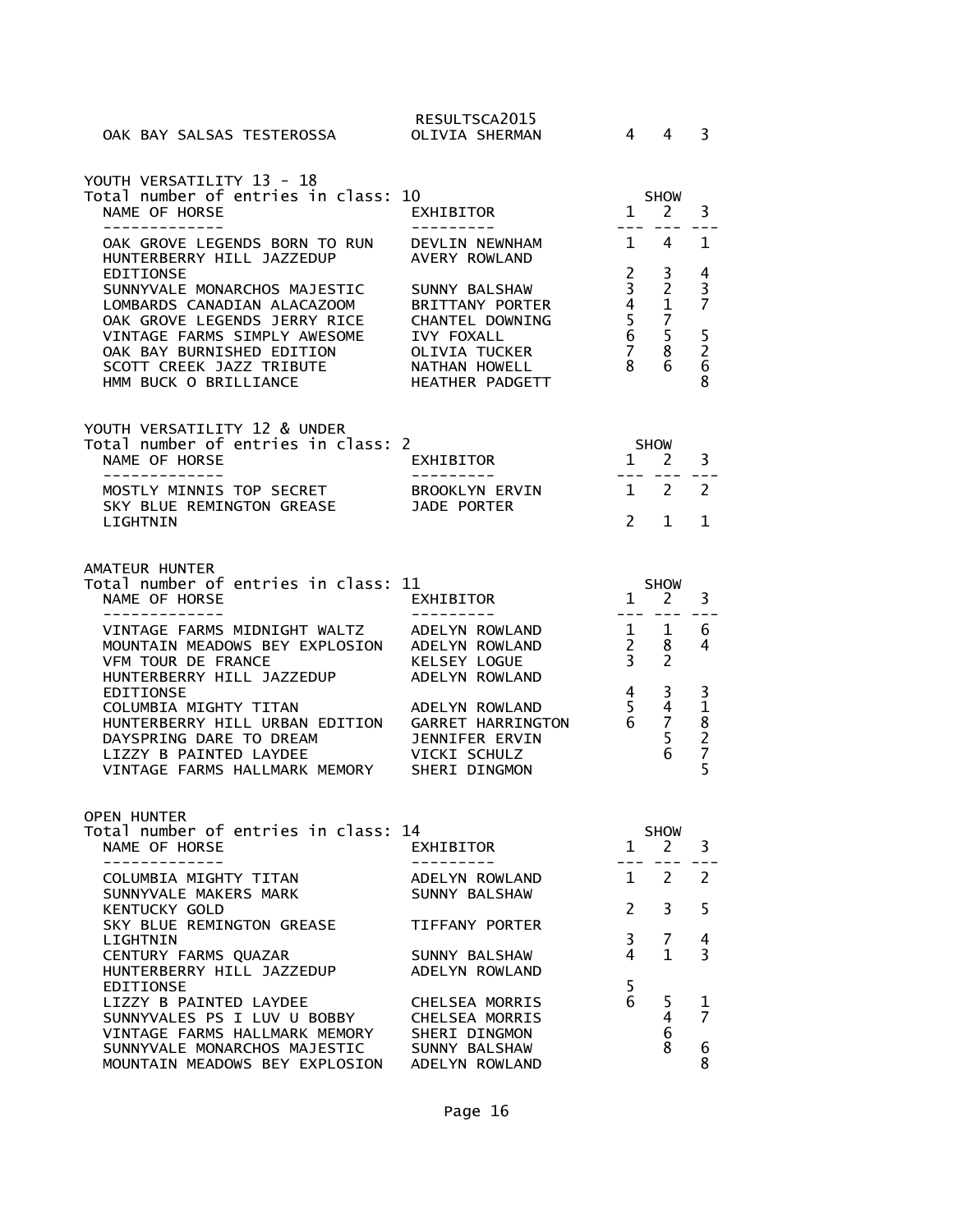| YOUTH JUMPER<br>Total number of entries in class: 10<br>NAME OF HORSE<br>--------------                                                                                                                                                       | EXHIBITOR<br>----------                                  | $\frac{1}{2}$                      | SHOW<br>$1 \quad 2$                              | 3                                   |
|-----------------------------------------------------------------------------------------------------------------------------------------------------------------------------------------------------------------------------------------------|----------------------------------------------------------|------------------------------------|--------------------------------------------------|-------------------------------------|
| VIEWCREST CAPTAIN MORGAN PARKER CREECY 1 1<br>SUNNYVALE MAKERS MARK                                                                                                                                                                           | SUNNY BALSHAW                                            |                                    |                                                  | 1                                   |
| <b>KENTUCKY GOLD</b><br>OAK GROVE LEGENDS BORN TO RUN DEVLIN NEWNHAM<br>OAK GROVE LEGENDS JERRY RICE<br>CANDYLANDS COCIS WILD GIRL PARKER CREECY 5<br>VFM BANANA ANNA BO BANNA JORDAN VAN FLEET 6 6<br>CNF GQS BLACK LABEL DEVLIN NEWNHAM 6 6 |                                                          | $\overline{2}$<br>$\overline{3}$   | 2<br>3<br>6 <sup>1</sup>                         | $2\overline{3}$<br>4<br>5<br>6<br>6 |
| YOUTH SPECIAL NEEDS 18 & UNDER SHOWING MARE/GELDING<br>Total number of entries in class: 0                                                                                                                                                    |                                                          |                                    |                                                  |                                     |
| ADULT SPECIAL NEEDS HALTER SHOWING A MARE<br>Total number of entries in class: 1<br>NAME OF HORSE<br>-------------                                                                                                                            | EXHIBITOR<br>__________                                  | <b>SHOW</b>                        | $1 \quad 2$<br>--- --- ---                       | $\overline{\mathbf{3}}$             |
| WINSOME SAVED THE BEST FOR BRIAN LOGUE<br>LAST                                                                                                                                                                                                |                                                          |                                    | $1 \quad 1$                                      | $\mathbf{1}$                        |
| ADULT SPECIAL NEEDS HALTER SHOWING STALLION OR GELDING<br>Total number of entries in class: 0                                                                                                                                                 |                                                          |                                    |                                                  |                                     |
| ADULT DEVELOPMENTALLY DISABLED EXHIBITING MARE/GELDING<br>Total number of entries in class: 1<br>NAME OF HORSE                                                                                                                                | EXHIBITOR                                                |                                    | <b>SHOW</b><br>1 2 3                             |                                     |
| -------------<br>VFM TOUR DE FRANCE                                                                                                                                                                                                           | __________<br><b>BRIAN LOGUE</b>                         | $- - - -$<br>$1 \quad 1$           |                                                  | 1                                   |
| YOUTH SINGLE PLEASURE DRIVING 12 & UNDER<br>Total number of entries in class: 0                                                                                                                                                               |                                                          |                                    |                                                  |                                     |
| YOUTH SINGLE PLEASURE DRIVING 13 & OLDER                                                                                                                                                                                                      |                                                          |                                    |                                                  |                                     |
| Total number of entries in class: 3<br>NAME OF HORSE<br>-------------                                                                                                                                                                         | EXHIBITOR                                                |                                    | SHOW<br>$1 \quad 2$<br>--- --- ---               | 3                                   |
| LOMBARDS CANADIAN ALACAZOOM<br>LYMRICKS IRRESISTIBLE FORCE<br>LOS ARBOLES ODYSSEYS RANGLER                                                                                                                                                    | <b>BRITTANY PORTER</b><br>AVERY ROWLAND<br>SUNNY BALSHAW | ı<br>$2^{\circ}$<br>$\overline{3}$ | $\mathbf{1}$<br>$\overline{2}$<br>$\overline{3}$ | 1<br>$\frac{2}{3}$                  |
| YOUTH OWNED TRAINED EXHIBITED SINGLE PLEASURE DRIVING<br>Total number of entries in class: 1<br>NAME OF HORSE                                                                                                                                 | EXHIBITOR                                                | $\mathbf{1}$                       | SHOW<br><sup>2</sup>                             | 3                                   |
| LYMRICKS IRRESISTIBLE FORCE                                                                                                                                                                                                                   | AVERY ROWLAND                                            | $1 \quad$                          | 1                                                | $\mathbf{1}$                        |
|                                                                                                                                                                                                                                               |                                                          |                                    |                                                  |                                     |
| SPECIAL NEEDS DRIVING<br>Total number of entries in class: 0                                                                                                                                                                                  |                                                          |                                    |                                                  |                                     |
| AMATEUR CLASSIC PLEASURE DRIVING LEVEL 1<br>Total number of entries in class: 9                                                                                                                                                               | Page 17                                                  |                                    | <b>SHOW</b>                                      |                                     |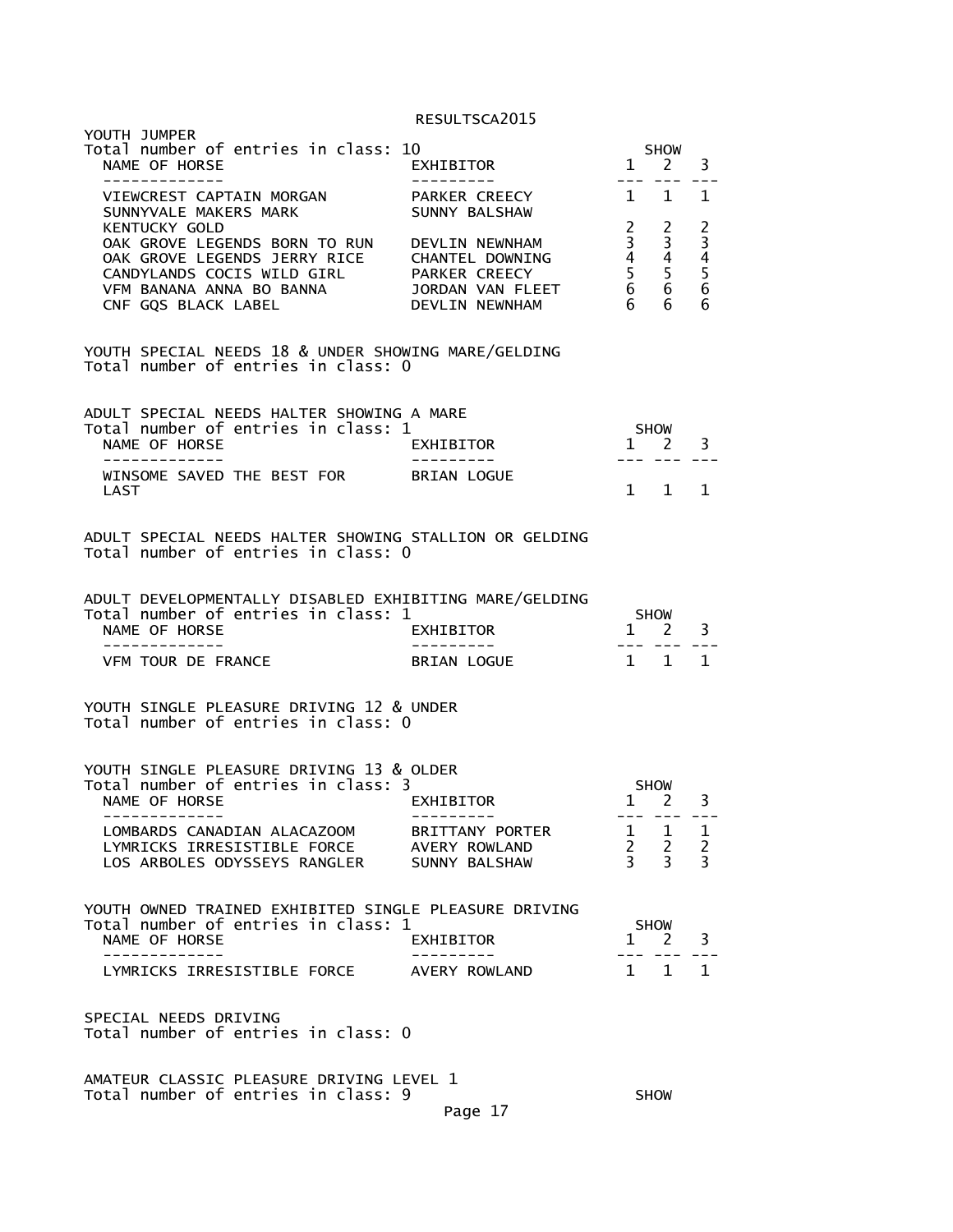| NAME OF HORSE                                                                                                                                                                                                                                  | RESULTSCA2015<br>EXHIBITOR                                    | $- - -$       | $1 \quad 2$                                       | 3                                                   |  |
|------------------------------------------------------------------------------------------------------------------------------------------------------------------------------------------------------------------------------------------------|---------------------------------------------------------------|---------------|---------------------------------------------------|-----------------------------------------------------|--|
| -------------<br>-------------<br>TACOMA PHALICITY JANE SUE ANN DAYTON 1 5<br>JWM CHIEFTAINS BLACK TUXEDO NORRINE MILLER 2 3<br>RS EXPRESS DELIVERY MARY WOOD 3 2<br>VEM TOUR DE FRANCE KELSEY LOGUE 4 1<br>SUNNYVALE MAKERS MARK HEATHER WARD |                                                               |               |                                                   | 6<br>$\overline{2}$<br>$\overline{\mathbf{3}}$<br>4 |  |
| KENTUCKY GOLD                                                                                                                                                                                                                                  |                                                               | $5^{\circ}$   | 6                                                 | $\mathbf{1}$                                        |  |
| COUNTRY RDS HUGHSTONS RIO DIANE DORIGAN<br><b>GRANDE</b>                                                                                                                                                                                       |                                                               |               | $6\frac{4}{5}$                                    | $\overline{7}$                                      |  |
| SHALAMARA ACRES MIDNIGHT JEWEL JESSICA KIMBALL<br>SUNNYVALES PS I LUV U BOBBY VICKI SCHULZ                                                                                                                                                     |                                                               | $\frac{7}{8}$ |                                                   | 8<br>5                                              |  |
| AMATEUR CLASSIC PLEASURE DRIVING LEVEL 2                                                                                                                                                                                                       |                                                               |               |                                                   |                                                     |  |
| Total number of entries in class: 2<br>NAME OF HORSE<br>-------------                                                                                                                                                                          | SHOW<br>1 2 3<br><b>EXHIBITOR</b><br>---------                |               |                                                   | - --- --- - <u>-</u> -                              |  |
| DAY HILL UNOS CIGARS RELOAD TAMMY OSGOOD<br>OAK BAY ROGUE VALLEY EDITION LISA BROSTAD                                                                                                                                                          | $\begin{array}{ccccc} & 1 & 1 & 1 \\ & 2 & 2 & 2 \end{array}$ |               |                                                   |                                                     |  |
| AMATEUR OWNED TRAINED EXHIBITED CLASSIC PLEASURE DRIVING<br>Total number of entries in class: 6<br>NAME OF HORSE                                                                                                                               | EXHIBITOR                                                     |               | SHOW<br>$\frac{1}{1}$ $\frac{2}{1}$ $\frac{3}{1}$ |                                                     |  |
| --------------                                                                                                                                                                                                                                 | ----------                                                    |               |                                                   |                                                     |  |
| NWMHC YEARLING STALLION HALTER FUTURITY<br>Total number of entries in class: 1                                                                                                                                                                 |                                                               |               |                                                   |                                                     |  |
|                                                                                                                                                                                                                                                | SHOW<br>1 2 3                                                 |               |                                                   |                                                     |  |
| SWEETESTIMPRESSION                                                                                                                                                                                                                             | ADELYN ROWLAND                                                |               |                                                   | $1 \quad 1 \quad 1$                                 |  |
| NWMHC TWO YEAR OLD STALLION HALTER FUTURITY<br>Total number of entries in class: 0                                                                                                                                                             |                                                               |               |                                                   |                                                     |  |
| TWO YEAR OLD STALLIONS OVER 31" TO 33"                                                                                                                                                                                                         |                                                               |               |                                                   |                                                     |  |
| Total number of entries in class: 1<br>NAME OF HORSE                                                                                                                                                                                           | EXHIBITOR                                                     | 1             | <b>SHOW</b><br>2                                  | 3                                                   |  |
| OAK BAY SALSAS REMARKABLE                                                                                                                                                                                                                      | SHERYL PETERSON                                               | 1 1           |                                                   | $\mathbf{1}$                                        |  |
| TWO YEAR OLD STALLIONS OVER 29" TO 31"<br>Total number of entries in class: 1<br>NAME OF HORSE                                                                                                                                                 | EXHIBITOR                                                     | $\mathbf{1}$  | <b>SHOW</b><br>2                                  | 3                                                   |  |
| . _ _ _ _ _ _ _ _ _ _<br>SCOTT CREEK CAJUN COMMOTION                                                                                                                                                                                           | LISA MANGLES                                                  | 1             | 1                                                 | 1                                                   |  |
| TWO YEAR OLD STALLIONS 29" & UNDER                                                                                                                                                                                                             |                                                               |               |                                                   |                                                     |  |

Page 18

Total number of entries in class: 0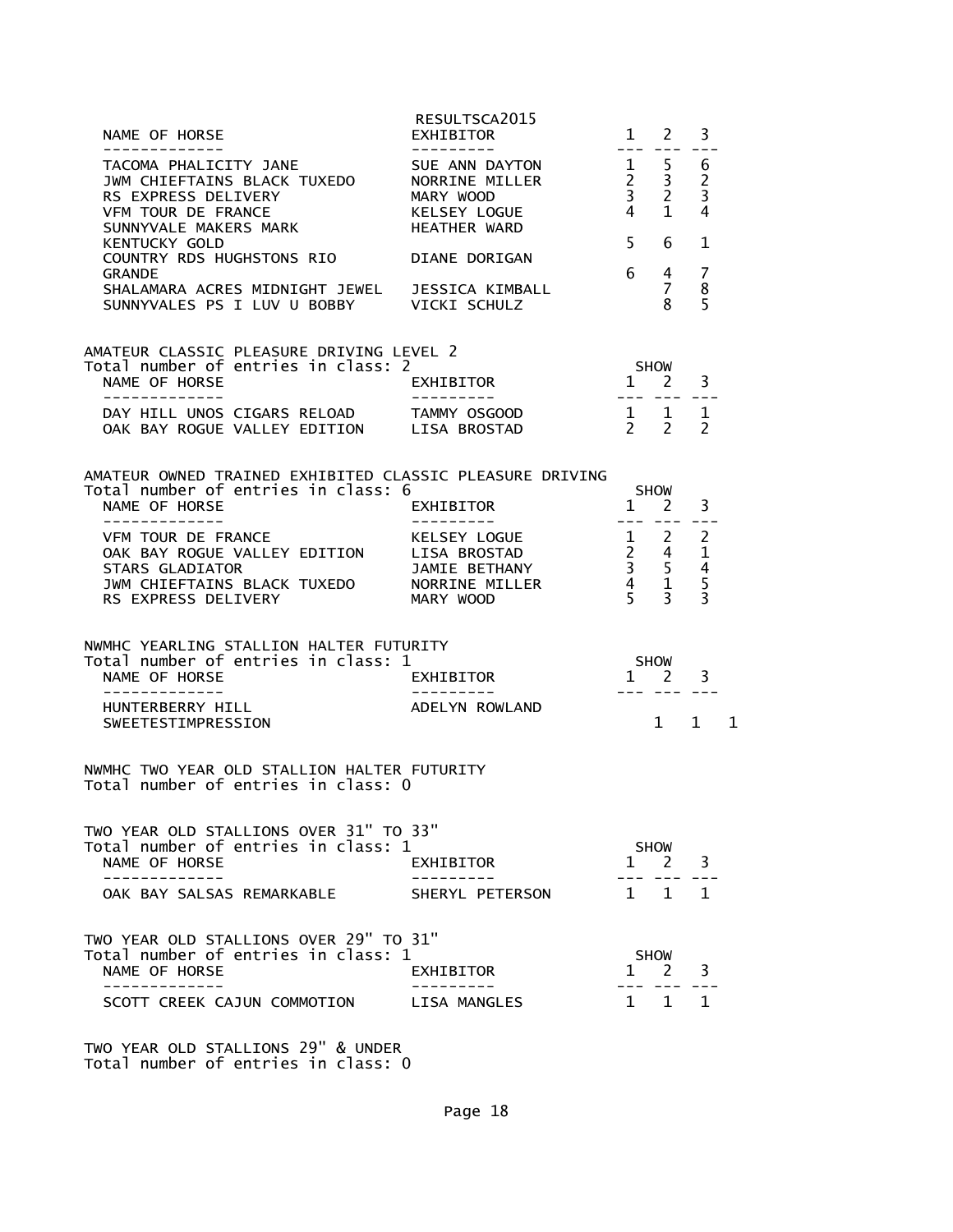|                                                                                                                                                             | RESULTSCA2015                                      |                                    |                                                          |                                                           |
|-------------------------------------------------------------------------------------------------------------------------------------------------------------|----------------------------------------------------|------------------------------------|----------------------------------------------------------|-----------------------------------------------------------|
| YEARLING STALLIONS OVER 30" TO 32"<br>Total number of entries in class: 3<br>NAME OF HORSE                                                                  | EXHIBITOR                                          |                                    | SHOW<br>$1 \quad 2$                                      | 3                                                         |
| -------------<br>SCOTT CREEK INDI CHROME WHEELS JOANNE ROSS<br>THISTLE FIELDS MYSTICAL SPIRIT JANINE MCDONALD<br>OAK BAY SALSAS SHARPER IMAGE OLIVIA TUCKER |                                                    | $---$                              | $\begin{array}{ccc} 1 & 1 \\ 2 & 2 \\ 3 & 3 \end{array}$ | $- -$<br>$\mathbf{1}$<br>$\overline{2}$<br>$\overline{3}$ |
| YEARLING STALLIONS OVER 28" TO 30"<br>Total number of entries in class: 0                                                                                   |                                                    |                                    |                                                          |                                                           |
| YEARLING STALLIONS 28" & UNDER<br>Total number of entries in class: 0                                                                                       |                                                    |                                    |                                                          |                                                           |
| WEANLING STALLIONS<br>Total number of entries in class: 1<br>NAME OF HORSE<br>-----------<br>FLYIN GS CHARMING IM ASSURED TRACY GUTSCHER                    | EXHIBITOR                                          | $1 \quad 1$                        | SHOW<br>$1 \quad 2$                                      | 3<br>1                                                    |
| GRAND CHAMPION & RESERVE JUNIOR STALLION                                                                                                                    |                                                    |                                    |                                                          |                                                           |
| NAME OF HORSE<br>-------------                                                                                                                              |                                                    |                                    | SHOW<br>$1 \quad 2$<br>--- --- ---                       | 3                                                         |
| SCOTT CREEK INDI CHROME WHEELS<br>SCOTT CREEK CAJUN COMMOTION<br>THISTLE FIELDS MYSTICAL SPIRIT<br>OAK BAY SALSAS REMARKABLE                                |                                                    | $R$ $R$                            | G G G<br>R                                               |                                                           |
| GRAND CHAMPION & RESERVE AMATEUR STALLION                                                                                                                   |                                                    |                                    |                                                          |                                                           |
| NAME OF HORSE                                                                                                                                               |                                                    |                                    | <b>SHOW</b><br>$1 \quad 2$                               | 3                                                         |
| SCOTT CREEK INDI CHROME WHEELS<br>VINTAGE FARMS TUSCAN TANGO<br>MOUNTAIN MEADOWS BEY EXPLOSION                                                              |                                                    | R.<br>G                            | G R                                                      | G                                                         |
| LOMBARDS CANADIAN ALACAZOOM<br>SCOTT CREEK CAJUN COMMOTION                                                                                                  |                                                    |                                    |                                                          | R                                                         |
| OPEN SINGLE PLEASURE DRIVING 32" & UNDER<br>Total number of entries in class: 3<br>NAME OF HORSE                                                            | EXHIBITOR                                          | $\mathbf{1}$                       | <b>SHOW</b><br>2                                         | 3                                                         |
| LOMBARDS CANADIAN ALACAZOOM<br>LYMRICKS IRRESISTIBLE FORCE<br>LOS ARBOLES ODYSSEYS RANGLER                                                                  | JOAN CUNNINGHAM<br>ADELYN ROWLAND<br>SYNDI KANZLER | 1<br>$2^{\circ}$<br>$\overline{3}$ | 1<br>3<br>$\overline{2}$                                 | 3<br>$\mathbf 1$<br>$\overline{2}$                        |
| OPEN SINGLE PLEASURE DRIVING OVER 32" TO 34"<br>Total number of entries in class: 0                                                                         |                                                    |                                    |                                                          |                                                           |
| LIBERTY                                                                                                                                                     |                                                    |                                    |                                                          |                                                           |
| Total number of entries in class: 14<br>NAME OF HORSE<br>-------------                                                                                      | EXHIBITOR                                          | $\mathbf{1}$                       | <b>SHOW</b><br>$\mathbf{2}^{\prime}$                     | 3                                                         |
| COLUMBIA MIGHTY TITAN                                                                                                                                       | AVERY ROWLAND<br>Page 19                           | $1 \quad$                          | 3                                                        | 6                                                         |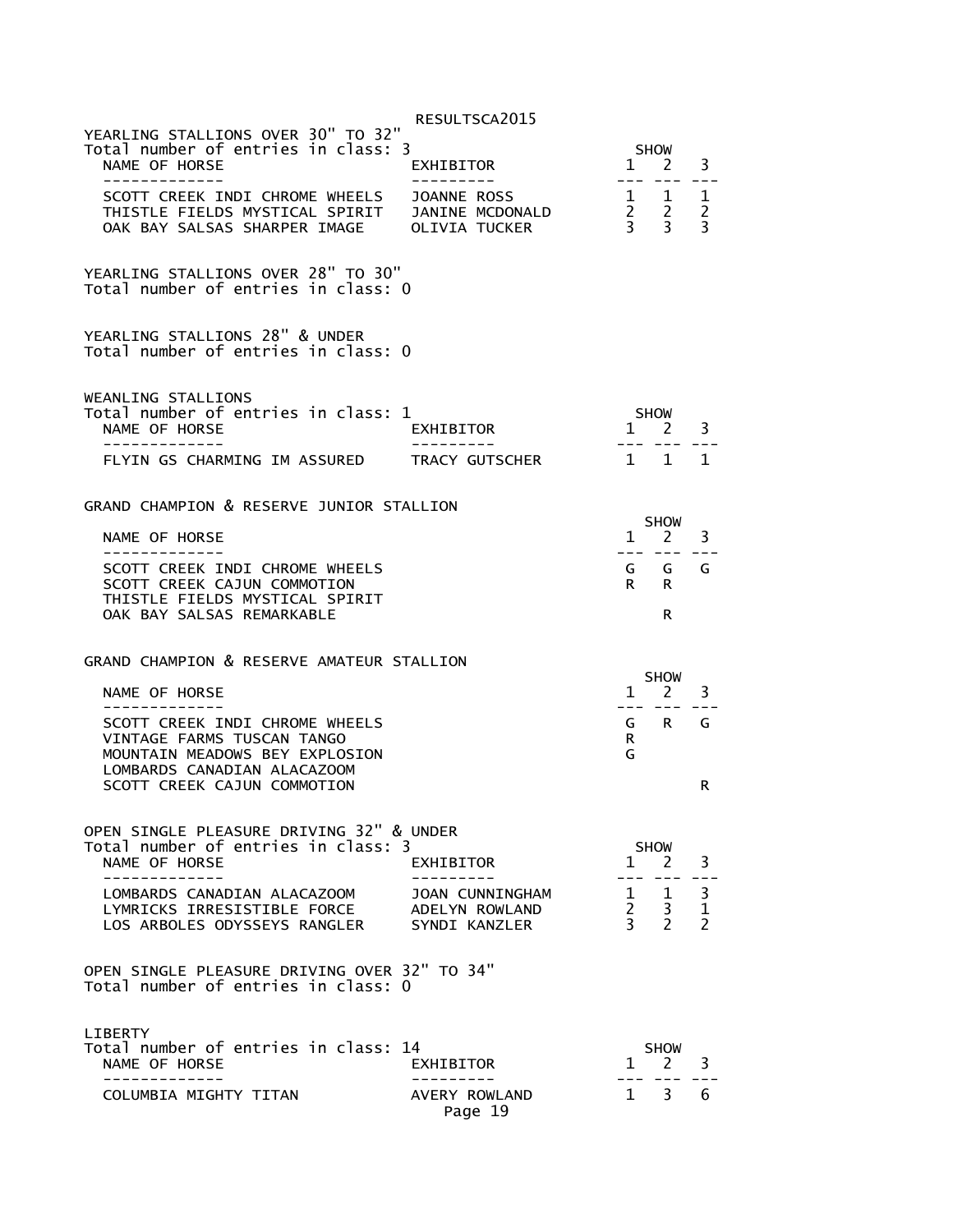| SUNNYVALES PS I LUV U BOBBY<br>LOMBARDS CANADIAN ALACAZOOM     JOAN CUNNINGHAM<br>LOMBARDS CANADIAN ALACADEBRA     JOAN CUNNINGHAM<br>HEERMANNS RIPPIN RHYTHMS BOY     KAYLA ALSTAD<br>HUNTERBERRY HILL JAZZEDUP AVERY ROWLAND<br><b>EDITIONSE</b><br>GALLERY ORIGINALS MISS<br>PERPHECTION<br>MOUNTAIN MEADOWS BEY EXPLOSION ADELYN ROWLAND<br>TEA CUPS ZUPER LADY FELICITY LISA PICHLER<br>HUNTERBERRY HILL<br>SWEETESTIMPRESSION | RESULTSCA2015<br>VICKI SCHULZ<br>CHERIE SMITH<br>AVERY ROWLAND                                                                                                        | $\mathbf{2}$<br>$\begin{array}{ccc} 3 & 4 \\ 4 & 1 \\ 5 & 5 \end{array}$<br>6 | - 7<br>$\mathcal{P}$<br>6<br>8                            | 2<br>$\mathsf 3$<br>$\mathbf{1}$<br>5<br>4<br>$\overline{7}$<br>8      |  |
|-------------------------------------------------------------------------------------------------------------------------------------------------------------------------------------------------------------------------------------------------------------------------------------------------------------------------------------------------------------------------------------------------------------------------------------|-----------------------------------------------------------------------------------------------------------------------------------------------------------------------|-------------------------------------------------------------------------------|-----------------------------------------------------------|------------------------------------------------------------------------|--|
| <b>OPEN JUMPER</b><br>Total number of entries in class: 1<br>NAME OF HORSE<br>--------------<br>OAK GROVE LEGENDS BORN TO RUN DEVLIN NEWNHAM 1 1                                                                                                                                                                                                                                                                                    | .<br>EXHIBITOR                                                                                                                                                        | SHOW<br>1<br>2<br>--- --- ---                                                 |                                                           | 3<br>$\mathbf{1}$                                                      |  |
| AMATEUR JUMPER<br>Total number of entries in class: 0                                                                                                                                                                                                                                                                                                                                                                               |                                                                                                                                                                       |                                                                               |                                                           |                                                                        |  |
| YOUTH 7 & UNDER HUNTER<br>Total number of entries in class: 1<br>NAME OF HORSE<br>VFM ABRACADABRA                                                                                                                                                                                                                                                                                                                                   | .<br>EXHIBITOR<br>AMBER HANSEN                                                                                                                                        | SHOW<br>1 2<br>1 1 1                                                          |                                                           | 3                                                                      |  |
| YOUTH HUNTER 12 & UNDER<br>Total number of entries in class: 12<br>NAME OF HORSE<br>-----------                                                                                                                                                                                                                                                                                                                                     | <i>L</i><br>EXHIBITOR                                                                                                                                                 | $1 \frac{5 \text{m} \cdot \text{m}}{2}$                                       |                                                           | 3                                                                      |  |
| BONSAI RUN VALENCIA<br>DARDANS ASSUREDLY<br>SOPHISTICATED<br>VIEWCREST CAPTAIN MORGAN PAYTEN CREECY<br>ALLIANCE MISTER GQ<br>SKY BLUE REMINGTON GREASE<br>LIGHTNIN<br>DAYSPRING DARE TO DREAM<br>RANCH O QUINN SIR JONQUIL<br>MOSTLY MINNIS TOP SECRET<br>CELEBRATIONS TENNESSEE LILY<br>CANDYLANDS COCIS WILD GIRL                                                                                                                 | PAYTEN CREECY<br>MARISSA ERVIN<br>BROOKE WHITE<br>JADE PORTER<br>BROOKLYN ERVIN<br>BROOKLYN ERVIN<br><b>BROOKLYN ERVIN</b><br>PRESLEY CREECY<br><b>PRESLEY CREECY</b> | $1 \quad 4$<br>$\frac{3}{4}$<br>$4 \quad$<br>5<br>6<br>$\overline{7}$<br>8    | $2 \t 6$<br>$\mathbf{2}$<br>3 <sup>7</sup><br>7<br>1<br>8 | 6<br>$\overline{\phantom{0}}$<br>5<br>$\mathbf{1}$<br>3<br>7<br>4<br>8 |  |
| YOUTH HUNTER 13 & OLDER<br>Total number of entries in class: 23<br>NAME OF HORSE                                                                                                                                                                                                                                                                                                                                                    | EXHIBITOR                                                                                                                                                             | $\mathbf{1}$                                                                  | <b>SHOW</b><br>$\mathbf{2}$                               | 3                                                                      |  |
| LOS ARBOLES ODYSSEYS RANGLER<br>COLUMBIA MIGHTY TITAN<br>CNF GQS BLACK LABEL<br>CENTURY FARMS QUAZAR<br>HUNTERBERRY HILL JAZZEDUP                                                                                                                                                                                                                                                                                                   | SUNNY BALSHAW<br>AVERY ROWLAND<br>DEVLIN NEWNHAM<br>SUNNY BALSHAW<br>AVERY ROWLAND                                                                                    | $- -$<br>1<br>$\overline{2}$<br>3<br>4                                        | 4<br>6<br>5                                               | $\frac{1}{5}$                                                          |  |
| EDITIONSE<br>SUNNYVALE DEALERS PF FLYER<br>SUNNYVALE MAKERS MARK<br><b>KENTUCKY GOLD</b>                                                                                                                                                                                                                                                                                                                                            | SUNNY BALSHAW<br>SUNNY BALSHAW<br>Page 20                                                                                                                             | 5<br>6<br>7                                                                   | $\mathbf{1}$                                              | 7<br>4                                                                 |  |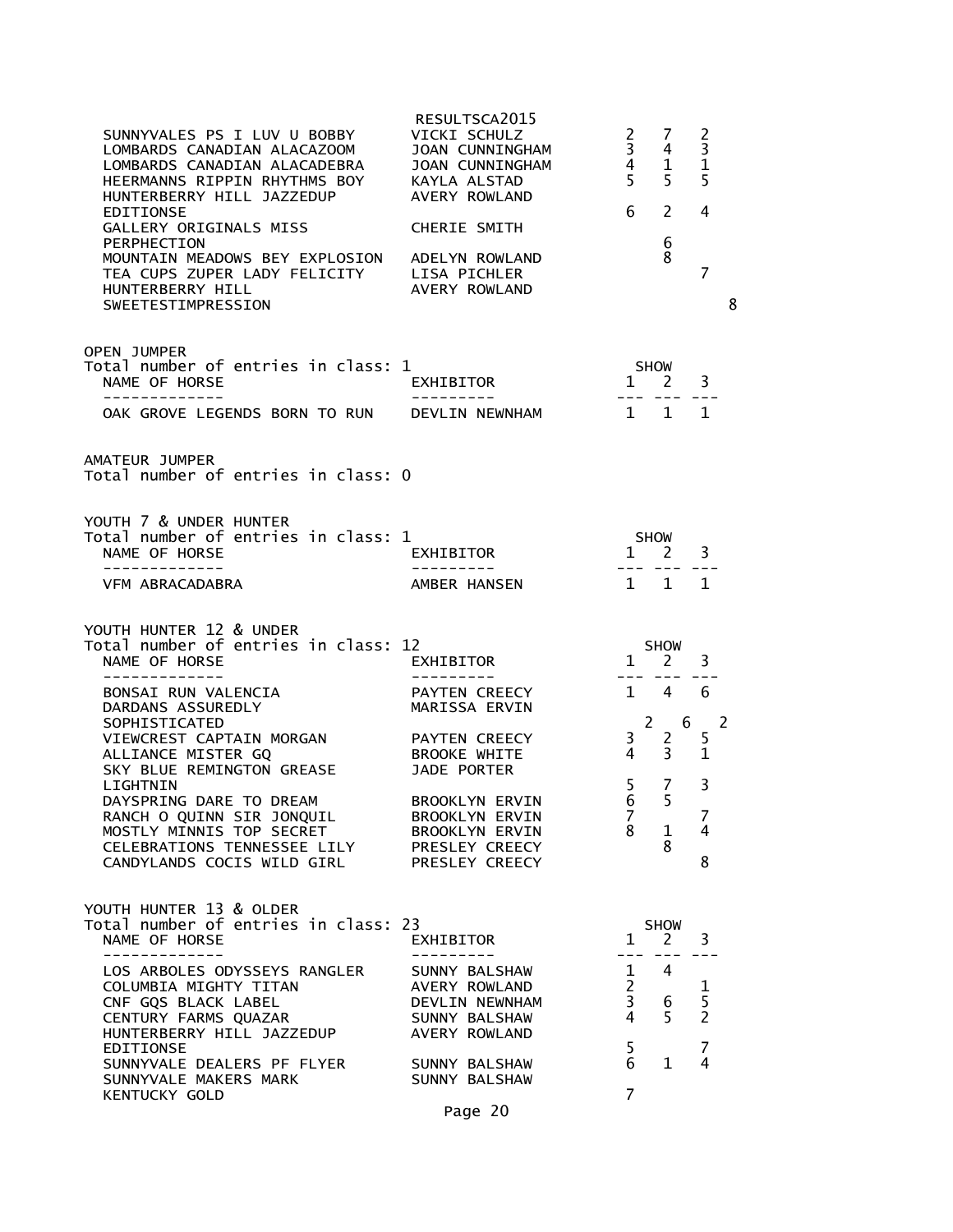| MOUNTAIN MEADOWS BEY EXPLOSION<br>VINTAGE FARMS MIDNIGHT WALTZ<br>OAK GROVE LEGENDS BORN TO RUN DEVLIN NEWNHAM<br>SUNNYVALE MONARCHOS MAJESTIC<br>VIEWCREST CAPTAIN MORGAN | RESULTSCA2015<br>AVERY ROWLAND<br>AVERY ROWLAND<br>SUNNY BALSHAW<br>PARKER CREECY | 8                                                                      | 7<br>$\overline{c}$<br>3<br>8 | 6<br>3<br>8                                     |
|----------------------------------------------------------------------------------------------------------------------------------------------------------------------------|-----------------------------------------------------------------------------------|------------------------------------------------------------------------|-------------------------------|-------------------------------------------------|
| <b>OPEN ROADSTER</b><br>Total number of entries in class: 1<br>NAME OF HORSE<br>-------------                                                                              | EXHIBITOR                                                                         | SHOW<br>$1 \quad 2$                                                    |                               | 3                                               |
| LOS ARBOLES ODYSSEYS RANGLER SYNDI KANZLER                                                                                                                                 |                                                                                   | 1 1                                                                    |                               | 1                                               |
| YOUTH ROADSTER<br>Total number of entries in class: 4<br>NAME OF HORSE<br>-------------                                                                                    | EXHIBITOR                                                                         | $1^{1}$ 2                                                              | <b>SHOW</b>                   | 3<br>$-  -$                                     |
| LOS ARBOLES ODYSSEYS RANGLER<br>LYMRICKS IRRESISTIBLE FORCE<br>SKY BLUE REMINGTON GREASE                                                                                   | SUNNY BALSHAW<br>AVERY ROWLAND<br><b>BRITTANY PORTER</b>                          | $\frac{1}{2}$ $\frac{2}{5}$<br>$2^{\circ}$                             | $\mathbf{1}$                  | 3<br>$\overline{2}$                             |
| LIGHTNIN<br>OAK BAY BURNISHED EDITION                                                                                                                                      | OLIVIA TUCKER                                                                     | $\frac{3}{2}$<br>$\overline{4}$                                        | 3<br>4                        | 1<br>4                                          |
| CLASSIC PLEASURE DRIVING STALLIONS<br>Total number of entries in class: 0                                                                                                  |                                                                                   |                                                                        |                               |                                                 |
| CLASSIC PLEASURE DRIVING GELDINGS<br>Total number of entries in class: 9<br>NAME OF HORSE<br>-------------                                                                 | EXHIBITOR<br>---------                                                            | 1 2<br>$   \,$                                                         | <b>SHOW</b>                   | 3                                               |
| DAY HILL UNOS CIGARS RELOAD<br>VFM TOUR DE FRANCE<br>SUNNYVALE MAKERS MARK                                                                                                 | TAMMY OSGOOD<br>KELSEY LOGUE<br>SUNNY BALSHAW                                     | $1 \quad 4$<br>$2^{\circ}$<br>$\overline{3}$                           | $\overline{2}$<br>7           | 5<br>2                                          |
| <b>KENTUCKY GOLD</b><br>BONSAI RUN AND DON'T LOOK BACK<br>COUNTRY RDS HUGHSTONS RIO<br><b>GRANDE</b>                                                                       | CHERIE SMITH<br><b>DIANE DORIGAN</b>                                              | 4<br>5                                                                 | 1.<br>6                       | 1<br>7<br>3                                     |
| SUNNYVALES PS I LUV U BOBBY<br>BONSAI RUN FOOLS GOLD<br>RS EXPRESS DELIVERY<br>HUNTERBERRY HILL SPLASH OF                                                                  | <b>CHELSEA MORRIS</b><br>MORGAN MCGUIRE<br>MARY WOOD<br><b>HEATHER FOUSEK</b>     | 6                                                                      | $\frac{3}{5}$                 | 6<br>4                                          |
| <b>CLASS</b>                                                                                                                                                               |                                                                                   |                                                                        | ჾ                             |                                                 |
| CLASSIC PLEASURE DRIVING MARES<br>Total number of entries in class: 5<br>NAME OF HORSE                                                                                     | EXHIBITOR                                                                         |                                                                        | SHOW<br>$1 \quad 2$           | 3                                               |
| HUNTERBERRY HILL JAZZEDUP<br>EDITIONSE<br>TACOMA PHALICITY JANE<br>JC FANCY FREE<br>LITTLE FEATS RISKY BIZNESS<br>SHALAMARA ACRES MIDNIGHT JEWEL JESSICA KIMBALL           | ADELYN ROWLAND<br>SUE ANN DAYTON<br>DOROTHY WHITEMAN<br>GARRET HARRINGTON         | 1<br>$\begin{array}{ccc} 2 & 3 \\ 3 & 2 \\ 4 & 4 \\ 5 & 5 \end{array}$ | $\mathbf{1}$                  | $\frac{1}{3}$<br>$\frac{2}{4}$<br>$\frac{4}{5}$ |
| YOUTH SHOWMANSHIP 7 & UNDER<br>Total number of entries in class: 1<br>NAME OF HORSE                                                                                        | EXHIBITOR                                                                         |                                                                        | SHOW<br>$1 \quad 2$           | 3                                               |
|                                                                                                                                                                            | Page 21                                                                           |                                                                        |                               |                                                 |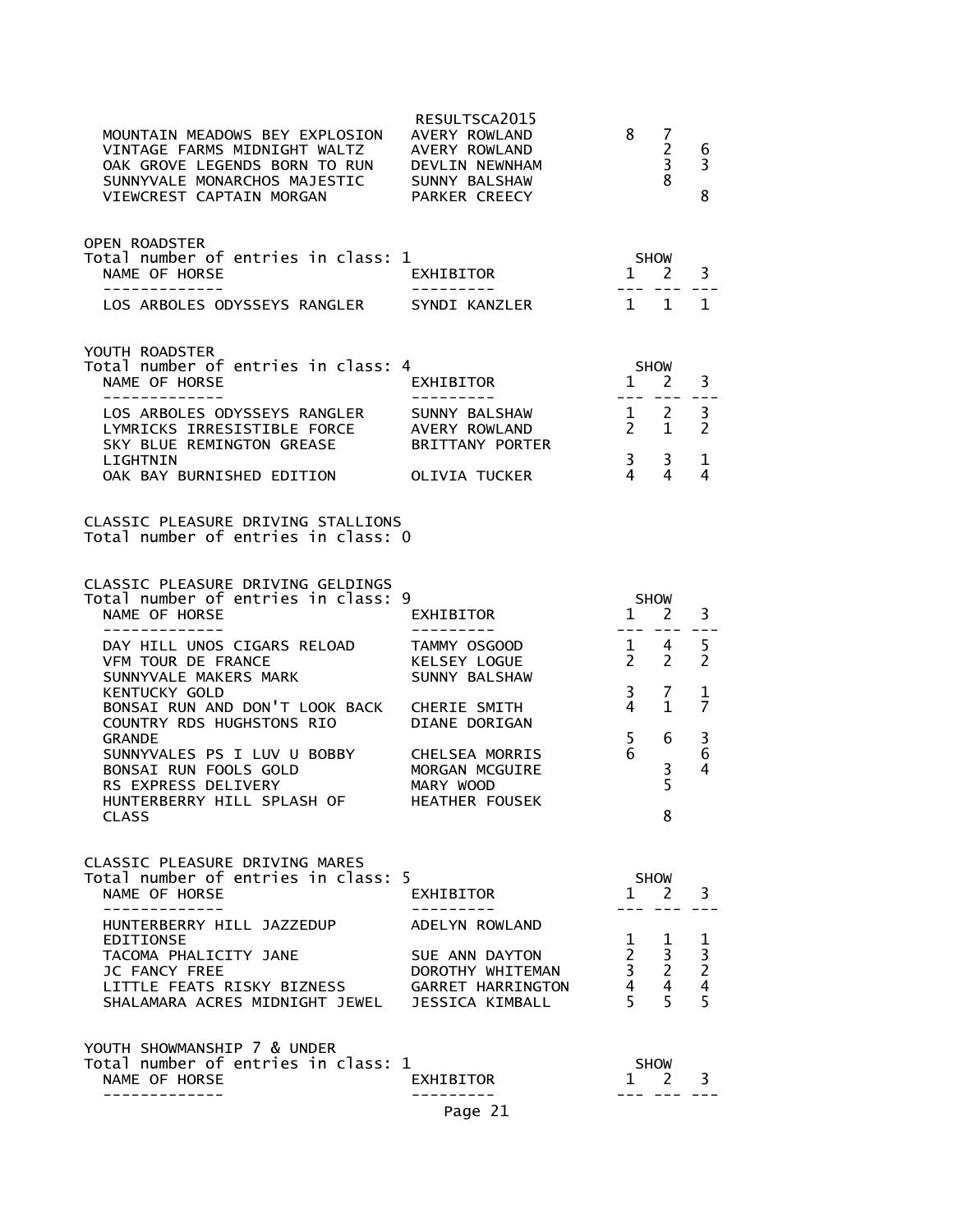| LADIES SINGLE PLEASURE DRIVING<br>Total number of entries in class: 2                                                                                                                                                                                  |                                                                                   |                                                                                                              | SHOW                                                                 |                                                                   |
|--------------------------------------------------------------------------------------------------------------------------------------------------------------------------------------------------------------------------------------------------------|-----------------------------------------------------------------------------------|--------------------------------------------------------------------------------------------------------------|----------------------------------------------------------------------|-------------------------------------------------------------------|
| PERPHECTION<br>VINTAGE FARMS SIMPLY AWESOME LEE FOXALL<br>HCM NAVAJOS SILVER BULLET BRETT MARTIN                                                                                                                                                       |                                                                                   | $\mathbf{1}$<br>$2^{\circ}$<br>3 <sup>7</sup>                                                                | $\mathbf{1}$<br>$\overline{2}$<br>$\overline{3}$                     | 1<br>$\overline{c}$<br>$\overline{3}$                             |
| -------------<br>GALLERY ORIGINALS MISS                                                                                                                                                                                                                | - - - - - - - -<br>KELLY JENSEN                                                   |                                                                                                              |                                                                      |                                                                   |
| GENTLEMENS COUNTRY PLEASURE DRIVING<br>Total number of entries in class: 3<br>NAME OF HORSE                                                                                                                                                            | EXHIBITOR                                                                         | $\mathbf{1}$                                                                                                 | <b>SHOW</b><br>$\overline{2}$                                        | 3                                                                 |
| CENTURY FARMS QUAZAR                                                                                                                                                                                                                                   | SUNNY BALSHAW                                                                     |                                                                                                              | $\overline{7}$                                                       | $\overline{7}$                                                    |
| LOMBARDS CANADIAN ALACADEBRA JOAN CUNNINGHAM<br>BAR NS CHECK OUT MY ASSET TAMMY OSGOOD<br>SUNNYVALE MONARCHOS MAJESTIC SUNDI KANZLER<br>VFM FAIREST IMAGE<br>MOUNTAIN MEADOWS BEY EXPLOSION<br>MOR FUN SAMARA<br>SKY BLUE REMINGTON GREASE<br>LIGHTNIN | KATIE HANSEN<br>ADELYN ROWLAND<br>DOROTHY WHITEMAN<br>LINDA DREEWES               | $1 \quad$<br>$\frac{2}{3}$<br>$\overline{4}$<br>5<br>6                                                       | $2^{\circ}$<br>8<br>6<br>5<br>$\mathbf 1$<br>4<br>3                  | 5<br>$\boldsymbol{6}$<br>$\mathbf{1}$<br>4<br>2<br>3              |
| LADIES COUNTRY PLEASURE DRIVING<br>Total number of entries in class: 10<br>NAME OF HORSE<br>-------------                                                                                                                                              | EXHIBITOR                                                                         | $\mathbf{1}$<br>$- - -$                                                                                      | <b>SHOW</b><br>2                                                     | 3                                                                 |
| ADULT SPECIAL NEEDS SHOWMANSHIP<br>Total number of entries in class: 0<br>YOUTH SPECIAL NEEDS SHOWMANSHIP 18 & UNDER<br>Total number of entries in class: 0                                                                                            |                                                                                   |                                                                                                              |                                                                      |                                                                   |
| <b>LUCKY</b><br>RASPBERRYS BUTTERSCOTCH RIPPLE HEATHER PADGETT<br>STAR VALLEYS DAYDREAM BELIEVER AVERY ROWLAND<br>VFM BANANA ANNA BO BANNA<br>DIAMOND F SPECIAL EDITION<br>CNF GQS BLACK LABEL                                                         | JORDAN VAN FLEET<br>NATHAN HOWELL<br>DEVLIN NEWNHAM                               | $\mathbf{2}$<br>$\overline{\mathbf{3}}$<br>$\begin{array}{ccc} 4 & 4 \\ 5 & 3 \\ 6 & 5 \\ 7 & 6 \end{array}$ | 2<br>$\overline{7}$                                                  | 265347                                                            |
| CENTURY FARMS QUAZAR<br>EMERALD VALLEYS STRIKE IT                                                                                                                                                                                                      | SUNNY BALSHAW<br>PARKER CREECY                                                    | $1 \quad 1$                                                                                                  |                                                                      | $\mathbf{1}$                                                      |
| YOUTH SHOWMANSHIP 13 - 18<br>Total number of entries in class: 7<br>NAME OF HORSE<br>-------------                                                                                                                                                     | EXHIBITOR                                                                         | SHOW                                                                                                         | $1 \quad 2$                                                          | 3                                                                 |
| MOSTLY MINNIS TOP SECRET<br><b>VFM FLASH DANCE</b><br>BONSAI RUN VALENCIA<br>VFM ABRACADABRA<br>ALLIANCE MISTER GQ                                                                                                                                     | BROOKLYN ERVIN<br>FIONA DALEY<br>PAYTEN CREECY<br>BENJAMIN HANSEN<br>BROOKE WHITE | 5 <sup>7</sup>                                                                                               | 1 1<br>$\begin{array}{ccc} 2 & 4 \\ 3 & 3 \\ 4 & 2 \end{array}$<br>5 | 1<br>$\begin{array}{c} 4 \\ 5 \\ 2 \end{array}$<br>$\overline{3}$ |
| YOUTH SHOWMANSHIP 8 - 12<br>Total number of entries in class: 5<br>NAME OF HORSE<br>-------------                                                                                                                                                      | EXHIBITOR                                                                         | SHOW<br>$\mathbf{1}$                                                                                         | <sup>2</sup>                                                         | 3                                                                 |
| VFM ABRACADABRA                                                                                                                                                                                                                                        | RESULTSCA2015<br>AMBER HANSEN                                                     |                                                                                                              | $1 \quad 1$                                                          | $\mathbf{1}$                                                      |

Page 22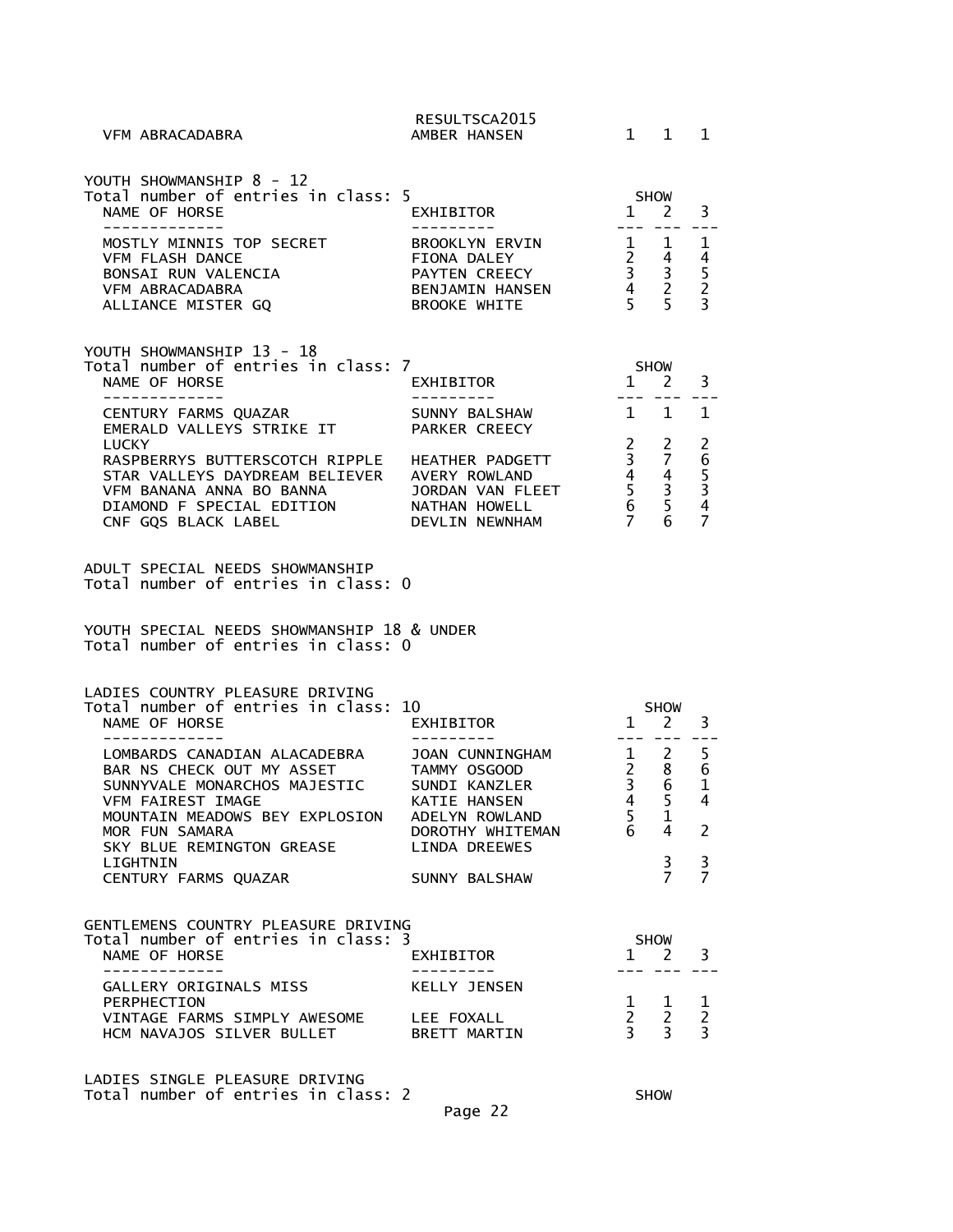| NAME OF HORSE<br>--------------                                                                                                                                                                                           | RESULTSCA2015<br>EXHIBITOR                              | $1 \quad 2$<br>3<br>$- - -$                                                                                         |
|---------------------------------------------------------------------------------------------------------------------------------------------------------------------------------------------------------------------------|---------------------------------------------------------|---------------------------------------------------------------------------------------------------------------------|
| LOS ARBOLES ODYSSEYS RANGLER SYNDI KANZLER                                                                                                                                                                                |                                                         | $1 \quad 1 \quad 1$                                                                                                 |
| GENTLEMENS SINGLE PLEASURE DRIVING<br>Total number of entries in class: 0                                                                                                                                                 |                                                         |                                                                                                                     |
| NWMHC YEARLING MARE HALTER FUTURITY<br>Total number of entries in class: 3<br>NAME OF HORSE<br>HUNTERBERRY HILL<br>SALSASHOTTYCAYENNE<br>HUNTERBERRY HILL CALIFORNIA AVERY ROWLAND<br><b>CHROME</b><br>VFM RISQUE REVENGE | EXHIBITOR<br>ADELYN ROWLAND<br><b>CHERIE SMITH</b>      | SHOW<br>$1 \t2 \t3$<br>--- --- ---<br>1 1 2<br>$\begin{array}{ccc} 2 & 2 \\ 3 & 3 \end{array}$<br>$\mathbf{1}$<br>3 |
| NWMHC TWO YEAR OLD MARE HALTER FUTURITY<br>Total number of entries in class: 1<br>NAME OF HORSE<br>-----------<br>VFM STAR STRUCK REVENGE CHERIE SMITH                                                                    | EXHIBITOR<br>---------                                  | SHOW<br>$1$ <sup>311</sup> $\sim$ 1<br>--- --- ---<br>$\mathbf{1}$<br>$1 \quad 1$                                   |
| TWO YEAR OLD MARES OVER 31" TO 33"<br>Total number of entries in class: 0                                                                                                                                                 |                                                         |                                                                                                                     |
| TWO YEAR OLD MARES OVER 29" TO 31"<br>Total number of entries in class: 2<br>NAME OF HORSE<br>------------<br>SCOTT CREEK MONARCH BLACK SWAN JOANNE ROSS                                                                  | EXHIBITOR                                               | <b>SHOW</b><br>$1 \quad 2$<br>3<br>--- --- ---                                                                      |
| TWO YEAR OLD MARES 29" & UNDER<br>Total number of entries in class: 0                                                                                                                                                     |                                                         |                                                                                                                     |
| YEARLING MARES OVER 30" TO 32"<br>Total number of entries in class: 5<br>NAME OF HORSE                                                                                                                                    | EXHIBITOR                                               | <b>SHOW</b><br>3<br>$\mathbf{1}$<br>2                                                                               |
| HUNTERBERRY HILL CALIFORNIA<br><b>CHROME</b><br>SCOTT CREEK MONARCH MOUNTAIN<br>MAID<br>GOLD VISIONS JESS A HOT LIL                                                                                                       | ADELYN ROWLAND<br><b>JOANNE ROSS</b><br>JOANNE ANDERSON | 1<br>$\mathbf{1}$<br>1<br>$\mathcal{P}$<br>3<br>3                                                                   |
| REDHEAD<br>WINSOMES FASHIONED BY THE BEST<br>VFM RISQUE REVENGE                                                                                                                                                           | HEATHER FOUSEK<br>CHERIE SMITH                          | 3<br>2<br>4<br>5<br>4<br>4<br>$\overline{2}$<br>5<br>5                                                              |
| YEARLING MARES OVER 28" TO 30"<br>Total number of entries in class: 3<br>NAME OF HORSE<br>-------------                                                                                                                   | EXHIBITOR                                               | <b>SHOW</b><br>3<br>$\mathbf{1}$<br>$\mathbf{Z}$                                                                    |
| HUNTERBERRY HILL<br>SALSASHOTTYCAYENNE                                                                                                                                                                                    | ADELYN ROWLAND<br>Page 23                               | 1<br>2<br>1                                                                                                         |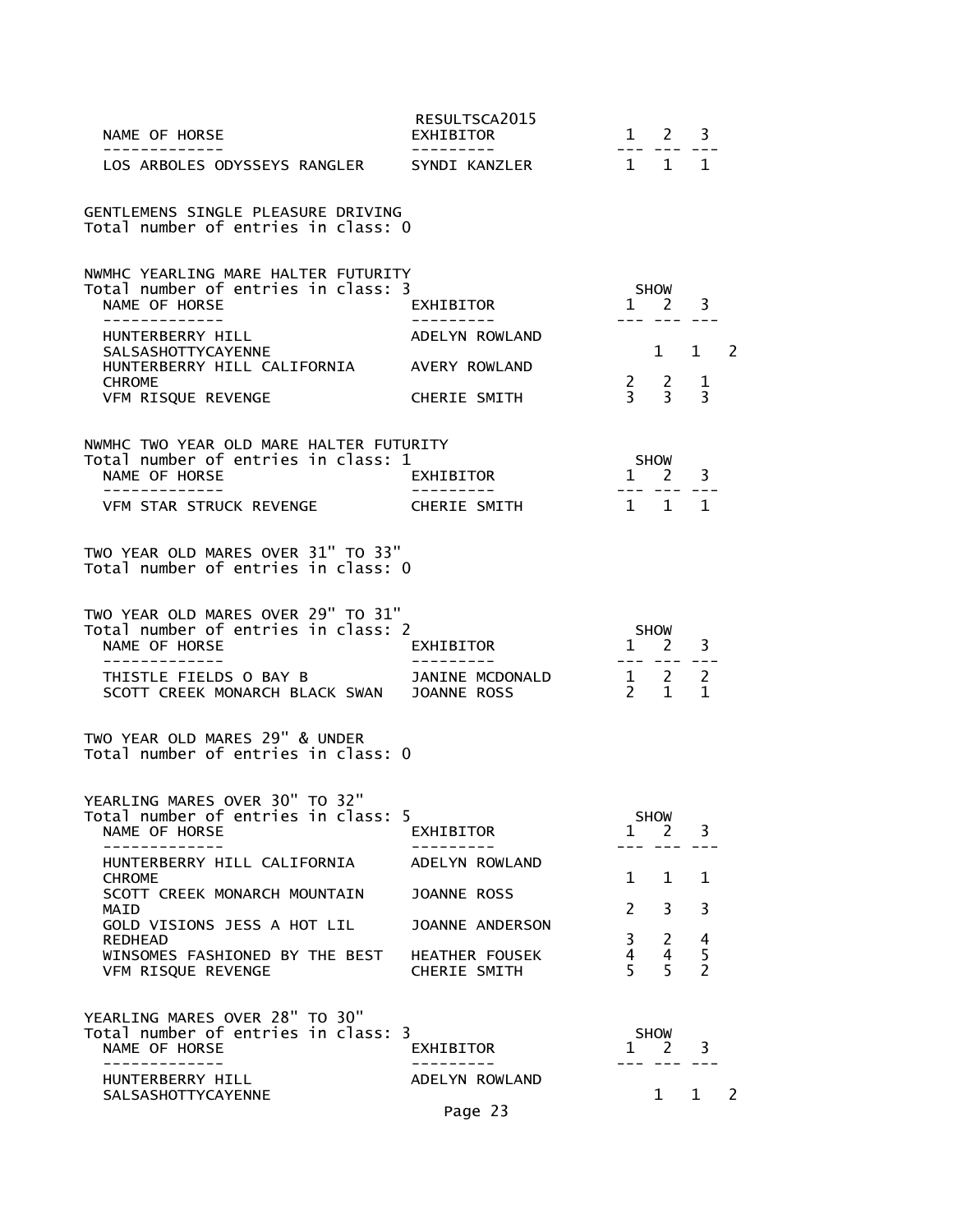| SCOTT CREEK MONARCH RED HOT<br><b>MOCHA</b>                                                                                                                              | RESULTSCA2015<br>JOANNE ROSS |                                                |                          |
|--------------------------------------------------------------------------------------------------------------------------------------------------------------------------|------------------------------|------------------------------------------------|--------------------------|
| TEA CUPS ZUPER LADY FELICITY LISA PICHLER                                                                                                                                |                              | $\begin{array}{cc} 2 & 3 \\ 3 & 2 \end{array}$ | $\frac{3}{1}$            |
| YEARLING MARES 28" & UNDER<br>Total number of entries in class: 1<br>NAME OF HORSE<br>-------------                                                                      | EXHIBITOR<br>----------      | SHOW<br>$1\overline{2}$<br>--- ---             | 3<br>---                 |
| RH WYNDSONGS REVENGE                                                                                                                                                     | ROBERTA HARDY                |                                                | $1 \quad 1 \quad 1$      |
| <b>WEANLING MARES</b><br>Total number of entries in class: 1<br>NAME OF HORSE<br>-------------                                                                           | EXHIBITOR<br>----------      | SHOW<br>$\mathbf{1}$                           | 3<br>$\overline{2}$      |
| FLYIN GS ASSURED MALIBU BARBIE CHELSEA MORRIS                                                                                                                            |                              |                                                | 1 1 1                    |
| GRAND CHAMPION & RESERVE JUNIOR MARE<br>NAME OF HORSE<br>-------------                                                                                                   |                              | $1 \quad 2$                                    | SHOW<br>3<br>--- --- --- |
| HUNTERBERRY HILL<br><b>SALSASHOTTYCAYENNE</b><br>HUNTERBERRY HILL CALIFORNIA<br><b>CHROME</b><br>THISTLE FIELDS O BAY B<br>GOLD VISIONS JESS A HOT LIL<br><b>REDHEAD</b> |                              | R.                                             | G<br>G<br>R<br>G         |
| SCOTT CREEK MONARCH BLACK SWAN<br>TEA CUPS ZUPER LADY FELICITY                                                                                                           |                              |                                                | R                        |
| GRAND CHAMPION & RESERVE AMATEUR MARE                                                                                                                                    |                              |                                                |                          |
| NAME OF HORSE                                                                                                                                                            |                              | $1 \quad 2$<br>--- ---                         | <b>SHOW</b><br>3         |
| SCOTT CREEK MONARCH MOUNTAIN<br>MAID                                                                                                                                     |                              | G                                              |                          |
| GOLD VISIONS JESS A HOT LIL<br>REDHEAD<br>WINSOME SAVED THE BEST FOR                                                                                                     |                              | R                                              | R.<br>R                  |
| LAST<br>STAR VALLEYS DAYDREAM BELIEVER<br>RHMF GEMINIS TWINKLIN STAR<br>RHMF GEMINIS DANCIN IN THE<br>WIND                                                               |                              |                                                | G<br>G                   |
| GRAND CHAMPION & RESERVE ROADSTER                                                                                                                                        |                              |                                                | <b>SHOW</b>              |
| NAME OF HORSE                                                                                                                                                            |                              | 1                                              | 2<br>3                   |
| LYMRICKS IRRESISTIBLE FORCE<br>LOS ARBOLES ODYSSEYS RANGLER<br>SKY BLUE REMINGTON GREASE                                                                                 |                              | G<br>R.                                        | G<br>G                   |
| LIGHTNIN                                                                                                                                                                 |                              | R                                              | R                        |
| GRAND CHAMPION & RESERVE CLASSIC PLEASURE DRIVING                                                                                                                        |                              | <b>SHOW</b>                                    |                          |
| NAME OF HORSE                                                                                                                                                            |                              |                                                |                          |